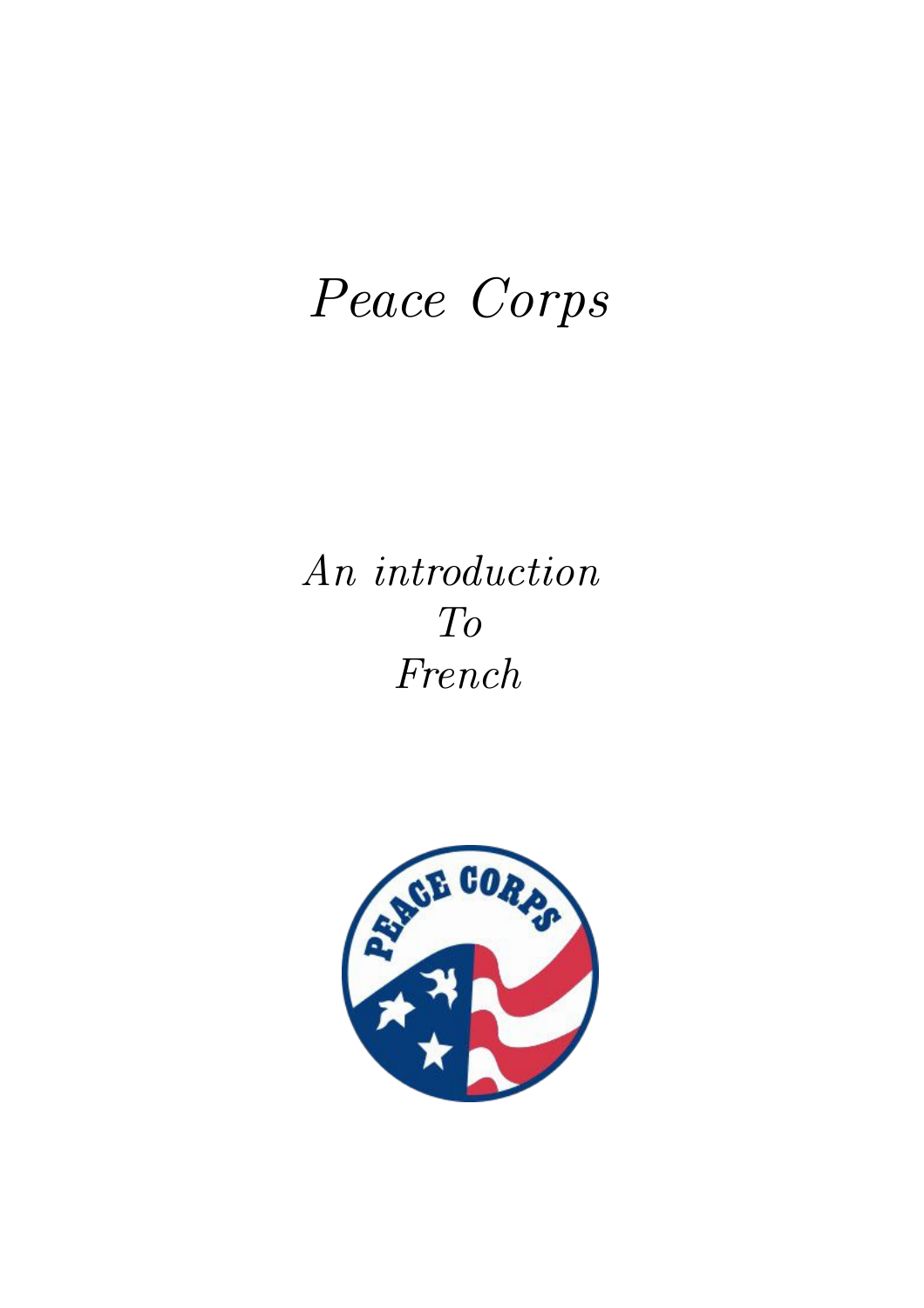### **AN INTRODUCTION TO FRENCH**

The text accompanies the following thirteen audio (17) tracks:

- ML French Lesson 1.mp3 (Time: 1:16) (File Size: 1.17 MB)
- 
- 
- 
- 
- 
- 
- 
- 
- 
- 
- 
- 
- 
- 
- ML French Lesson 16.mp3 (Time: 3:34) (File Size: 3.28 MB)
- ML French Lesson 17.mp3 (Time: 2:39) (File Size: 2.43 MB)

• ML French Lesson 2.mp3 (Time: 2:45) (File Size: 2.52 MB) • ML French Lesson 3.mp3 (Time: 3:13) (File Size: 2.95 MB) • ML French Lesson 4.mp3 (Time: 2:03) (File Size: 1.88 MB) • ML French Lesson 5.mp3 (Time: 1:06) (File Size: 1.01 MB) • ML French Lesson 6.mp3 (Time: 1:31) (File Size: 1.39 MB) • ML French Lesson 7.mp3 (Time: 1:16) (File Size: 1.17 MB) • ML French Lesson 8.mp3 (Time: 2:02) (File Size: 1.86 MB) • ML French Lesson 9.mp3 (Time: 2:32) (File Size: 2.33 MB) • ML French Lesson 10.mp3 (Time: 2:05) (File Size: 1.90 MB) ML French Lesson 11.mp3 (Time: 2:02) (File Size: 1.86 MB) • ML French Lesson 12.mp3 (Time: 1:18) (File Size: 1.19 MB) • ML French Lesson 13.mp3 (Time: 2:29) (File Size: 2.28 MB) • ML French Lesson 14.mp3 (Time: 2:24) (File Size: 2.21 MB) • ML French Lesson\_15.mp3 (Time: 2:23) (File Size: 2.18 MB)

- 
- 

#### **Lesson 1: Vocabulary 1 (Parts of the Day/Personal Pronouns)**

| Le jour           | The day           |
|-------------------|-------------------|
| Le soir           | The evening       |
| La nuit           | The night         |
| <b>Midi</b>       | <b>Noon</b>       |
| A midi            | At noon           |
| Le matin          | In the morning    |
| L'après-midi      | The after noon    |
| Dans l'après-midi | In the after noon |
| <b>Minuit</b>     | <b>Midnight</b>   |
| A minuit          | At midnight       |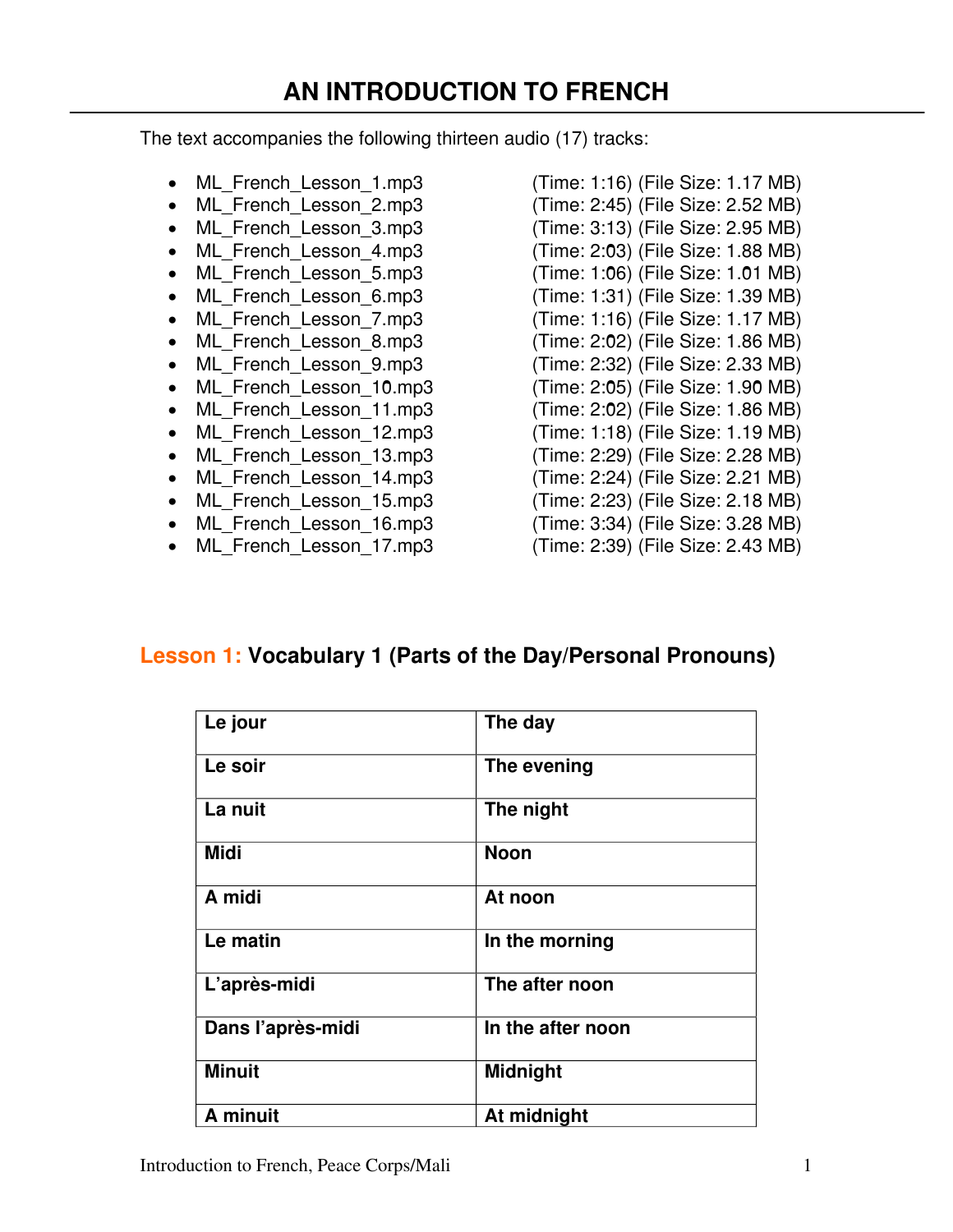| <b>Je</b>    | ı                              |
|--------------|--------------------------------|
| Tu           | You (singular)                 |
| $\mathbf{I}$ | He                             |
| <b>Elle</b>  | <b>She</b>                     |
| <b>Nous</b>  | We                             |
| <b>Vous</b>  | You (plural)                   |
| <b>IIs</b>   | They (masculine or masc + fem) |
| <b>Elles</b> | They (feminine)                |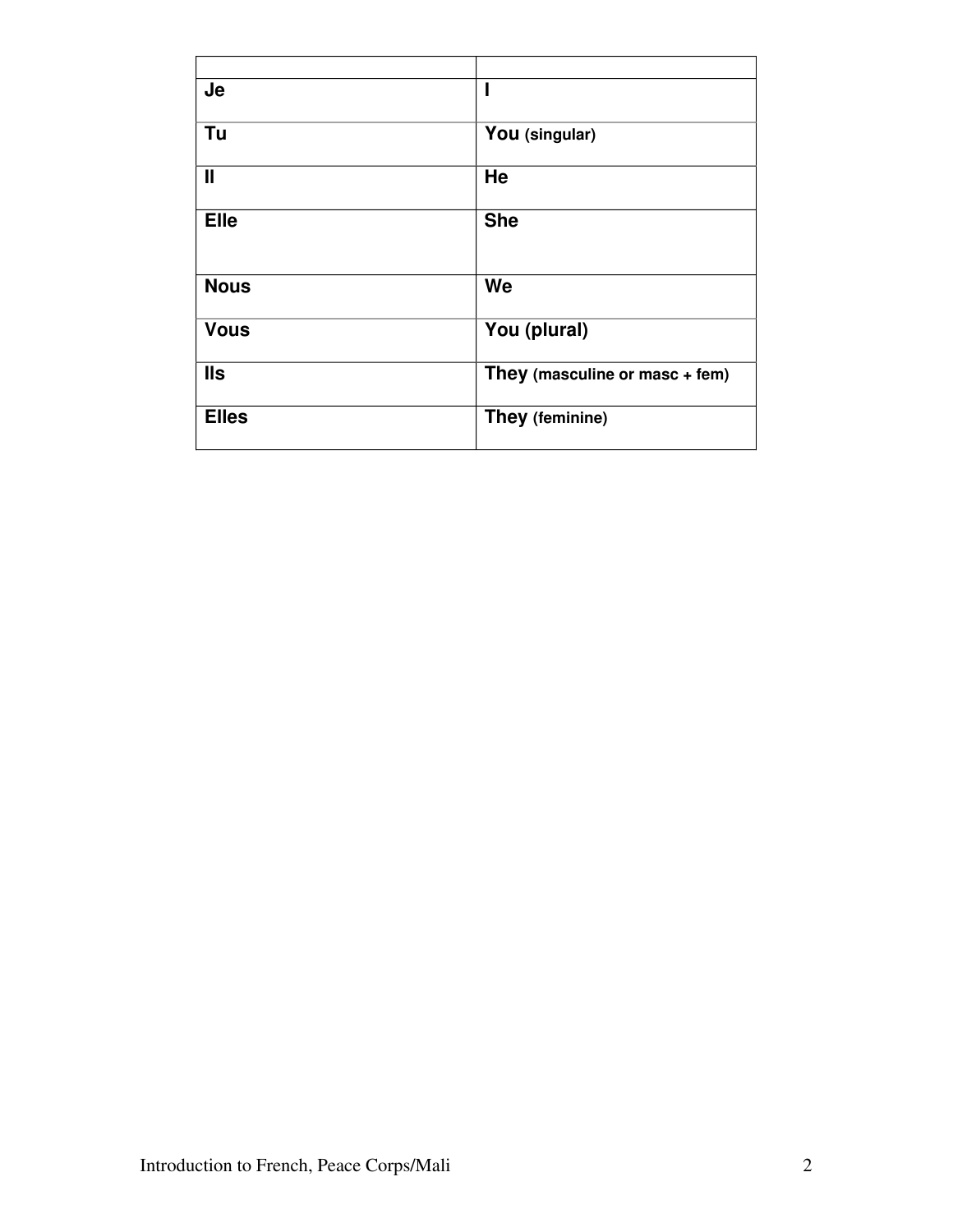## **Lesson 2: Greetings**

| <b>Bonjour!</b>               | Good morning!               |
|-------------------------------|-----------------------------|
| <b>Bonsoir!</b>               | <b>Good evening!</b>        |
| <b>Monsieur</b>               | <b>Sir</b>                  |
| <b>Madame</b>                 | <b>Mrs</b>                  |
| <b>Mademoiselle</b>           | <b>Miss</b>                 |
| <b>Bonjour Madame!</b>        | <b>Good morning Mrs!</b>    |
| <b>Bonjour Monsieur!</b>      | <b>Good morning Sir!</b>    |
| <b>Bonjour Mademoiselle!</b>  | <b>Good morning Miss!</b>   |
| <b>Bonsoir Madame!</b>        | <b>Good evening Mrs</b>     |
| <b>Bonsoir Monsieur!</b>      | <b>Good evening Sir</b>     |
| <b>Bonsoir Mademoiselle!</b>  | <b>Good evening Miss</b>    |
| <b>Comment allez-vous?</b>    | How are you? (Formal)       |
| Je vais bien, merci. Et vous? | I am fine; thanks. And you? |
| Très bien. Merci.             | Very well. Thanks!          |
| <b>Comment va la famille?</b> | How is the family?          |
| Ma famille va bien, merci.    | My family is fine. Thanks!  |
| <b>Comment vas-tu?</b>        | How are you (Informal)      |
| Je vais bien, merci. Et toi?  | I am fine. Thanks! And you? |
| Très bien, merci.             | Very well. Thanks!          |
| Ça va?                        | How are you? (Informal)     |
| Oui, ça va.                   | Yes, I am fine.             |
| Avez-vous bien dormi?         | How did you sleep?          |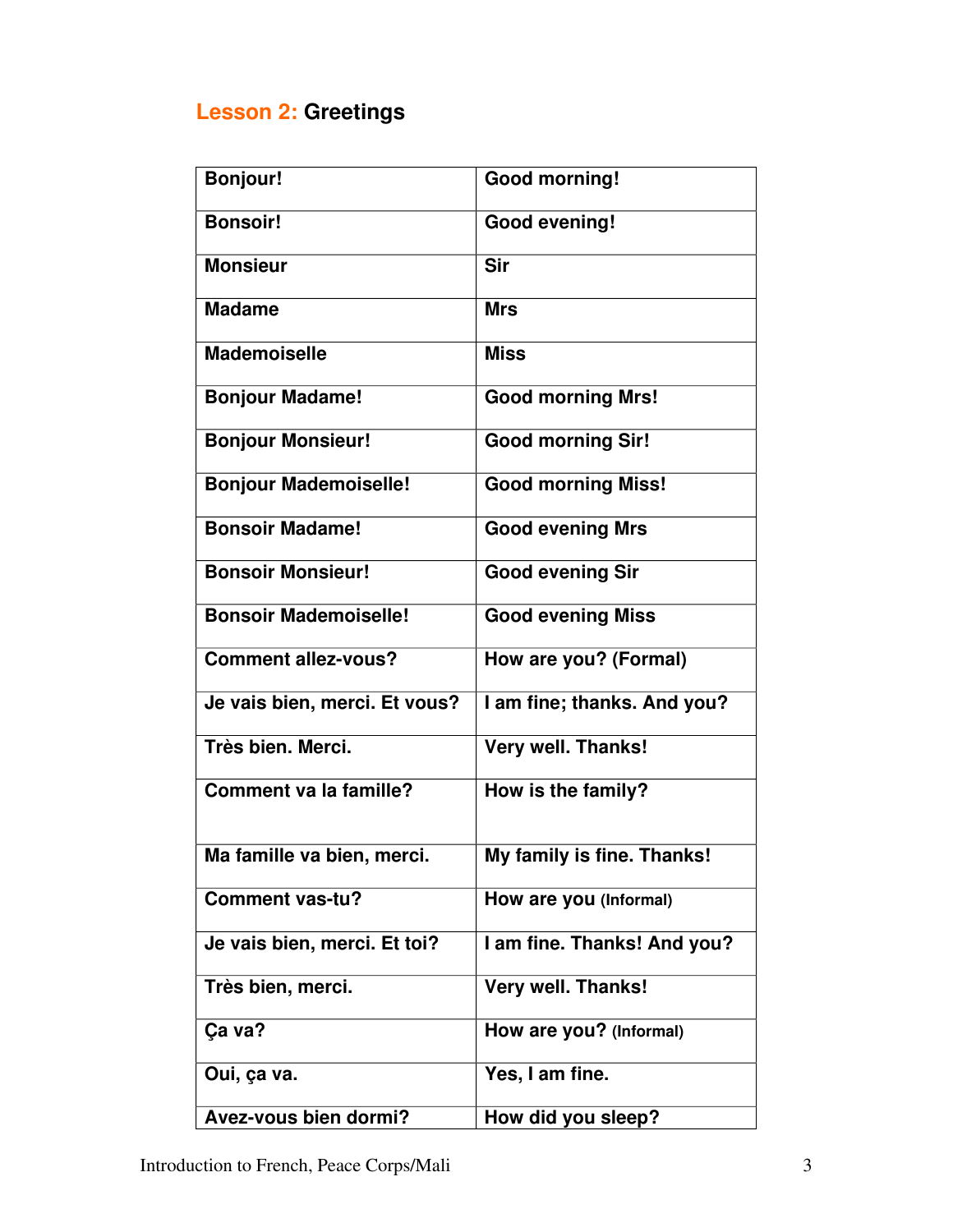| Oui, j'ai bien dormi                   | Yes, I slept well     |
|----------------------------------------|-----------------------|
| Avez-vous passé une bonne<br>journée ? | How was your day?     |
| Oui, j'ai passé une bonne<br>journée   | Yes, I had a good day |
| <b>Bienvenu!</b>                       | Welcome!              |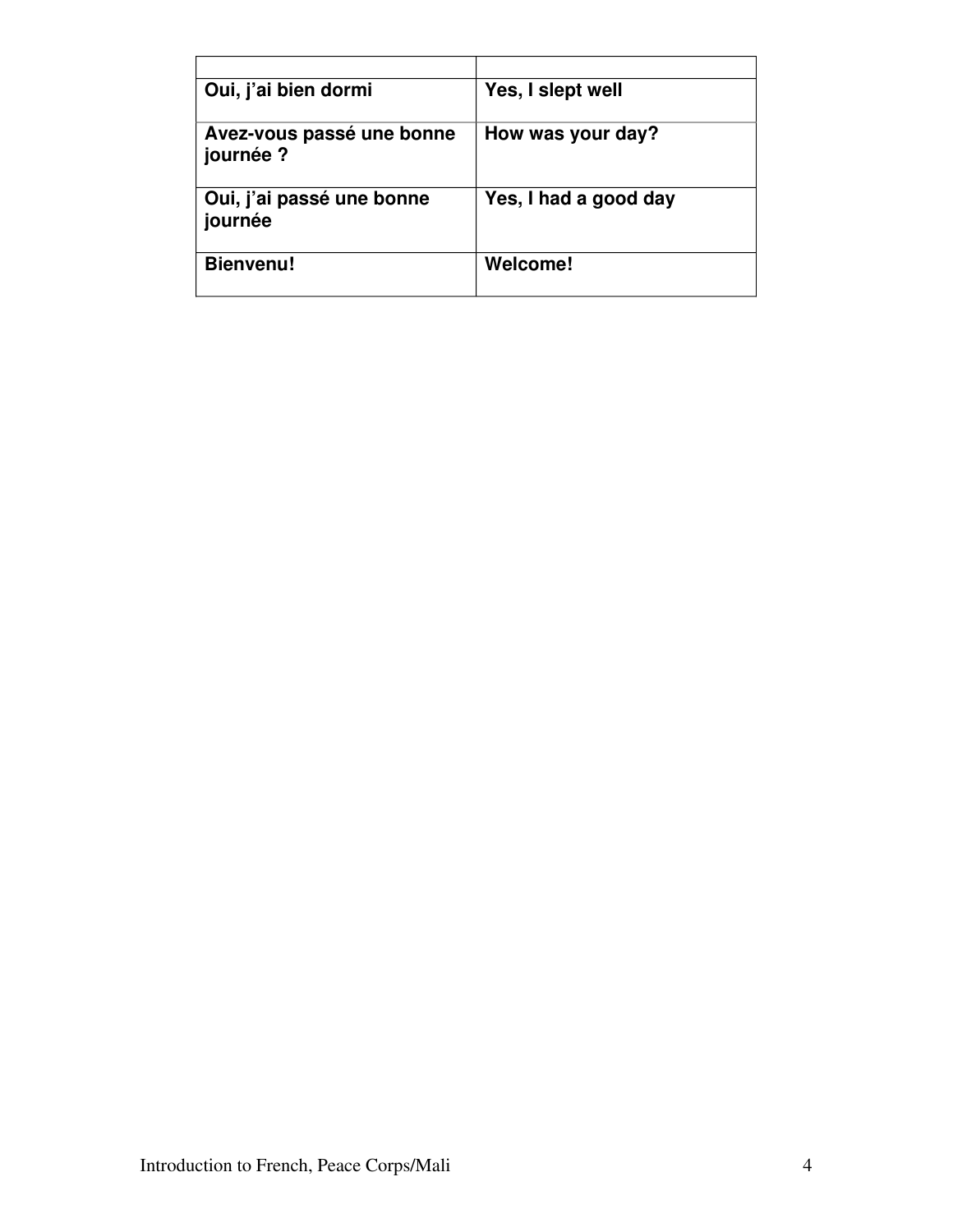### **Lesson 3: Verbs (to go, to be, to be named)**

| <b>Aller</b>          | To go                  |
|-----------------------|------------------------|
| Je vais               | I go                   |
| Tu vas                | You go (singular)      |
| II va                 | He goes                |
| Elle va               | She goes               |
| <b>Nous allons</b>    | We go                  |
| <b>Vous allez</b>     | You go (plural)        |
| Ils vont              | They go                |
| <b>Elles vont</b>     | They go                |
| Je vais à l'école     | I go to school         |
| Elle va à la maison   | She goes home          |
| Nous allons en classe | We go to the classroom |
| Ils vont au village   | They go to the village |
| <b>Etre</b>           | To be                  |
| Je suis               | I am                   |
| Tu es                 | You are (singular)     |
| II est                | He is                  |
| <b>Elle est</b>       | She is                 |
| <b>Nous sommes</b>    | We are                 |
| <b>Vous êtes</b>      | You are (plural)       |
| Ils sont              | They are               |
| <b>Elles sont</b>     | They are               |
| Je suis stagiaire     | I am a trainee         |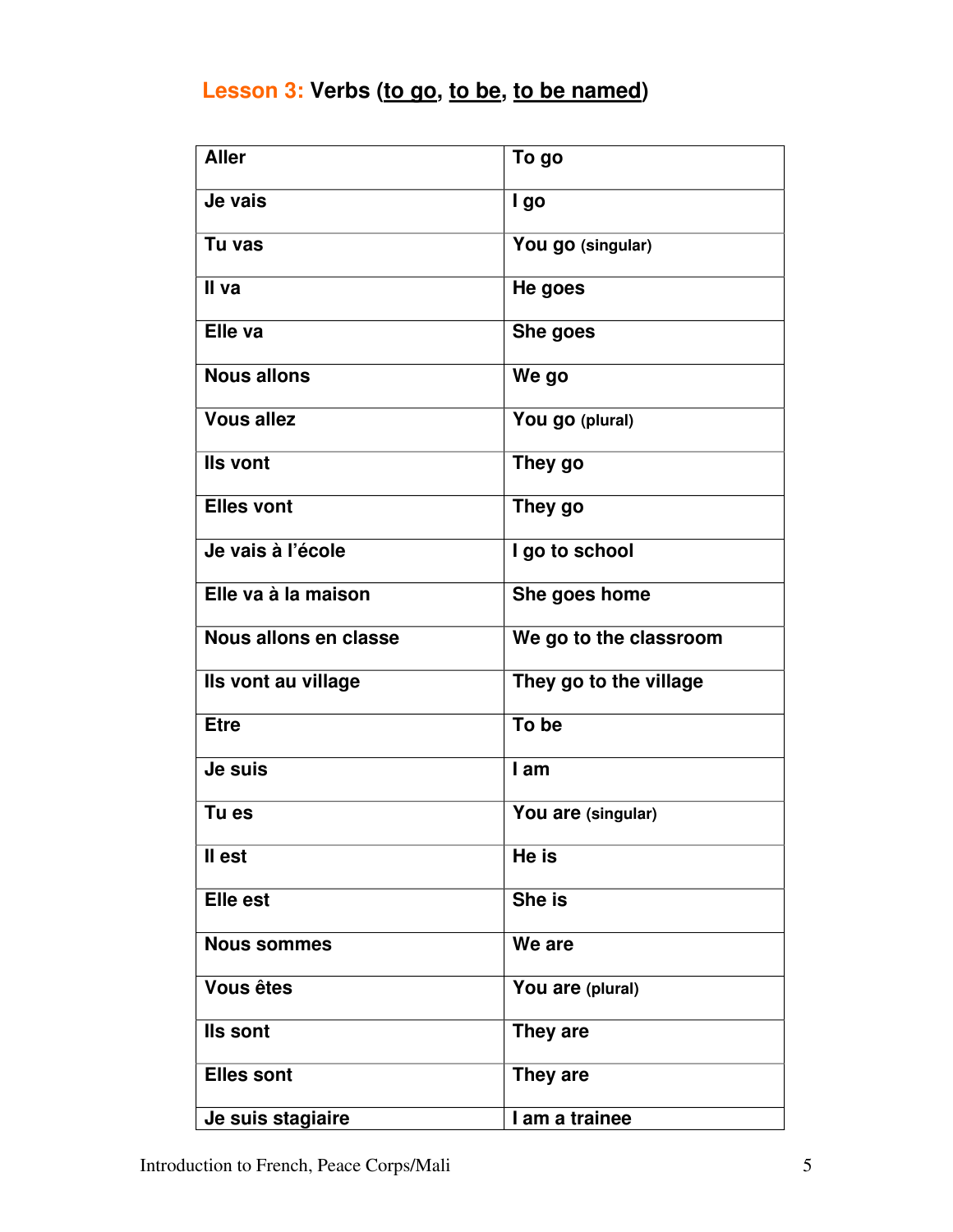| Je ne suis pas professeur           | I am not a teacher               |
|-------------------------------------|----------------------------------|
| Elle n'est pas Française, elle est  | She is not French, she is an     |
| <b>Américaine</b>                   | <b>American</b>                  |
| Vous êtes medecin?                  | Are you a physician?             |
| Non, je ne suis pas medecin. Je     | No I am not a physician. I am    |
| suis étudiant                       | a student                        |
| S'appeler                           | To be named or to be called      |
| Je m'appelle Mamadou                | My name is Mamadou               |
| Tu t'appelles John                  | Your name is John                |
| Il s'appelle Boubacar               | His name is Boubacar             |
| Elle s'appelle Aminata              | Her name is Aminata              |
| Nous nous-appelons Ousmane,         | Our names are Ousmane,           |
| <b>Bob et Jennifer</b>              | <b>Bob and Jennifer</b>          |
| <b>Vous vous-appelez Susanne et</b> | <b>Your names are Suzane and</b> |
| <b>Abdoulaye</b>                    | Abdoulaye                        |
| Ils s'appellent Bill, Fatoumata et  | Their names are Bill,            |
| Ami                                 | <b>Fatoumata and Ami</b>         |
| Elles s'appellent Lucie, Sara et    | Their names are Lucie, Sara      |
| Aïcha                               | and Aïcha                        |
| <b>Excusez-moi Monsieur, vous</b>   | <b>Excuse me Sir! Are you</b>    |
| appelez-vous John?                  | John?                            |
| Non, je ne m'appelle pas John.      | No my name is not John. My       |
| Je m'appelle Mark                   | name is Mark                     |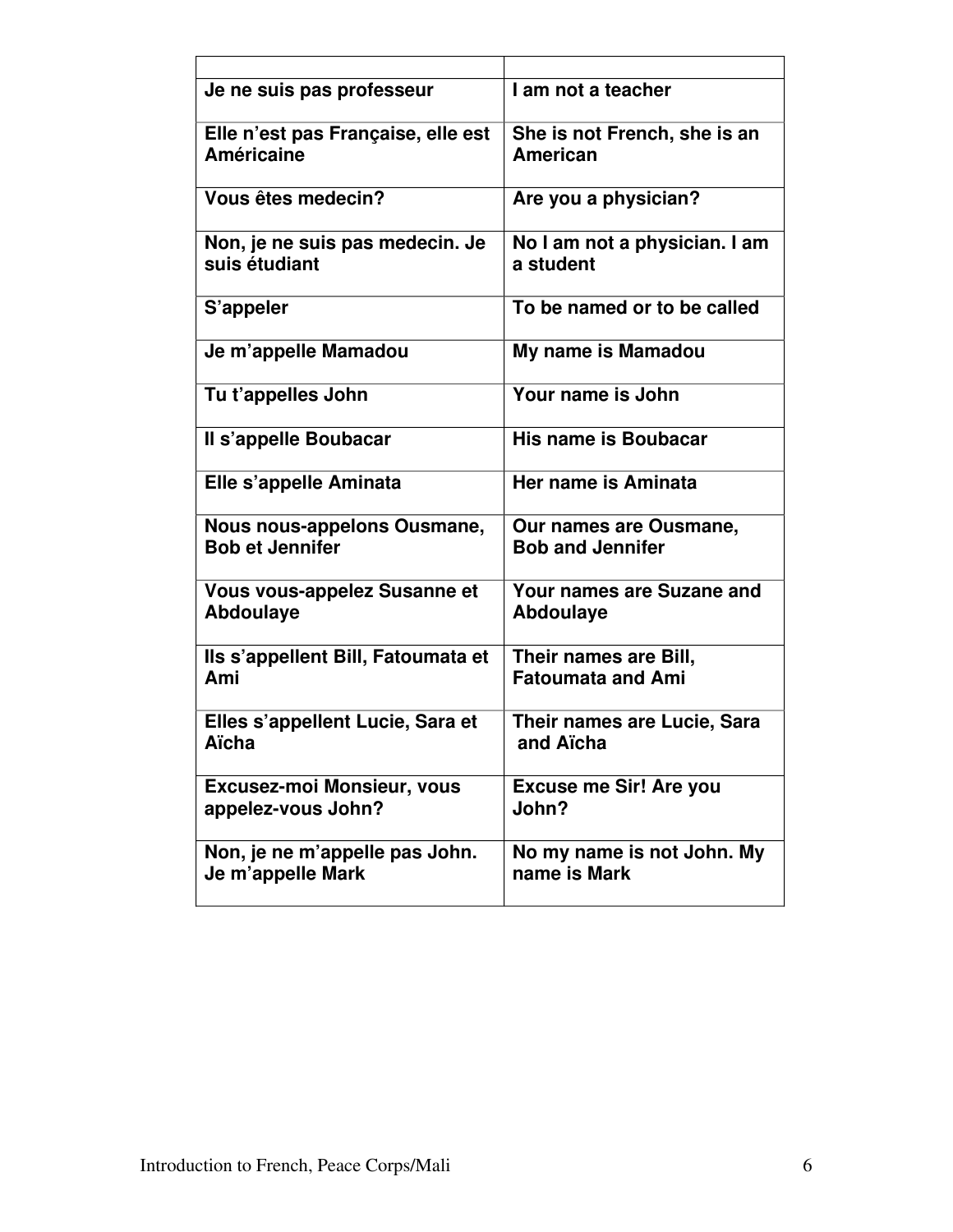### **Lesson 4: Vocabulary 2 (Names of Places)**

| L'école              | The school                    |
|----------------------|-------------------------------|
| La boutique          | The shop                      |
| La maison            | The house                     |
| Le hangar            | Straw roof that you sit under |
| Le réfectoire        | The dining room               |
| La chambre           | The bedroom                   |
| La cuisine           | <b>The kitchen</b>            |
| Le bureau            | The office                    |
| La salle de classe   | The class room                |
| <b>Les toilettes</b> | The toilet                    |
| Le marché            | The market                    |
| Le restaurant        | The restaurant                |
| La banque            | The bank                      |
| L'hôpital            | The hospital                  |
| L'hôtel              | <b>The hotel</b>              |
| Le bar               | The bar                       |
| L'université         | The university                |
| La poste             | The post office               |
| L'aéroport           | The airport                   |
| La gare              | The train station             |
| L'auto gare          | The bus station               |
| La mosquée           | The mosque                    |
| L'église             | The church                    |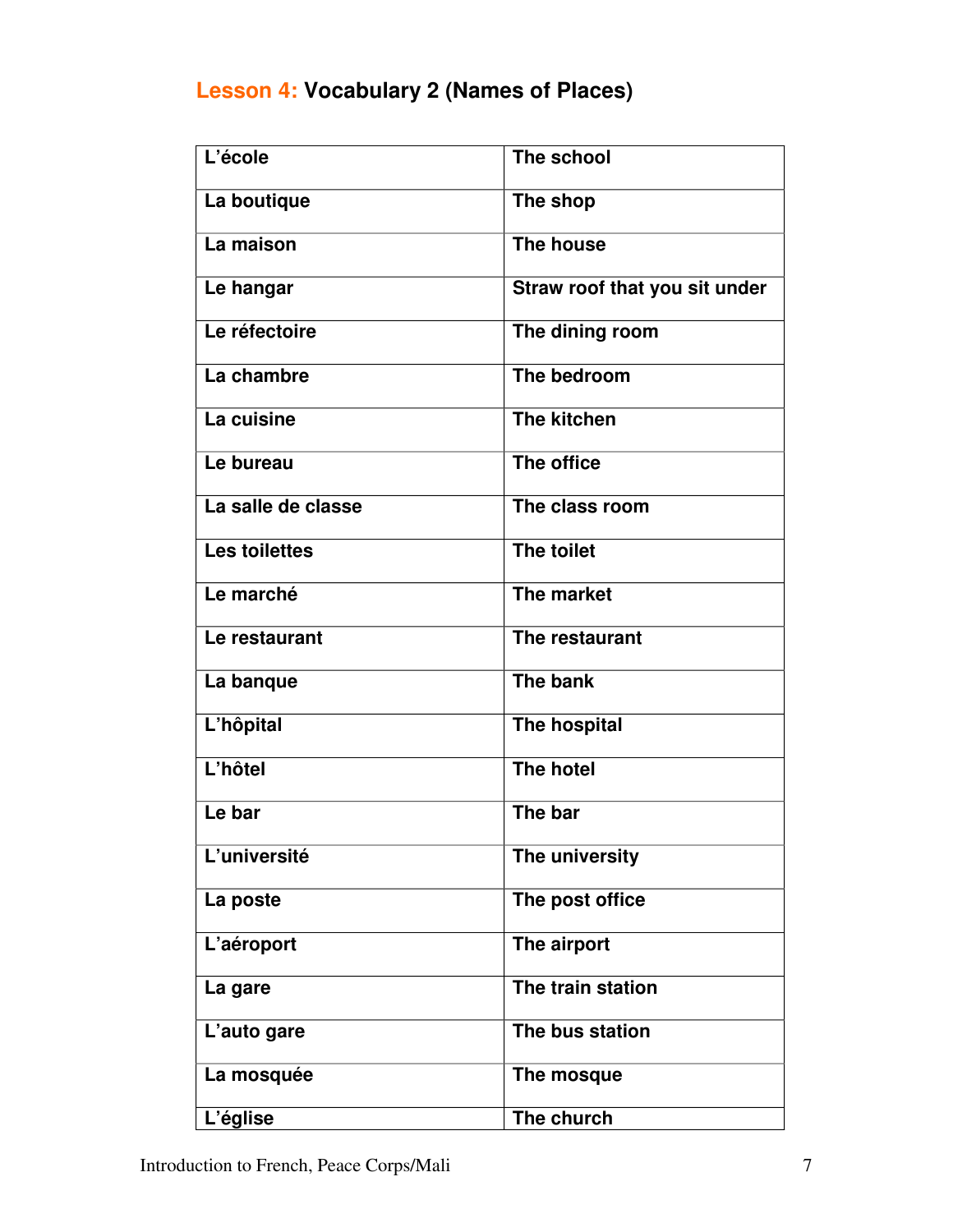| Le jardin                | The garden           |
|--------------------------|----------------------|
| Le champ                 | The field            |
| Le terrain de football   | The soccer field     |
| Le terrain de basketball | The basketball field |
| La case                  | The hut              |
| Le puits                 | The well             |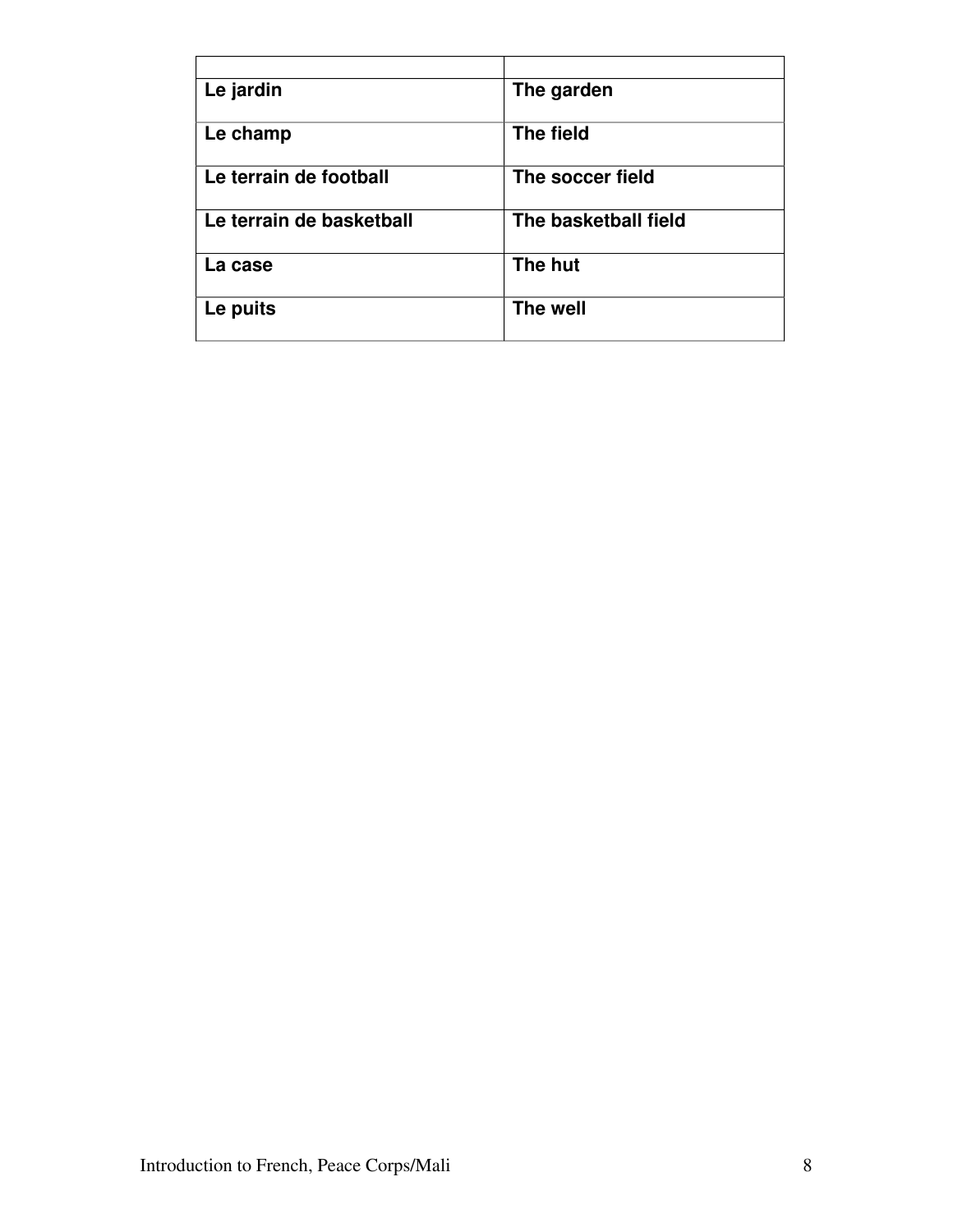## **Lesson 5: Leave - Taking Expressions**

| Au revoir           | Good bye                   |
|---------------------|----------------------------|
| A plus tard         | See you later              |
| A bientôt           | See you soon               |
| A tout à l'heure    | See you right away         |
| A demain            | See you tomorrow           |
| A ce soir           | See you tonight            |
| <b>Bonne nuit</b>   | Have a good night          |
| A cet après-midi    | See you in the afternoon   |
| A demain matin      | See you tomorrow morning   |
| A demain après-midi | See you tomorrow afternoon |
| A demain soir       | See you tomorrow evening   |
| Bonne journée       | Have a good day            |
| Bon après-midi      | Have a good afternoon      |
| <b>Bon voyage</b>   | Have a good trip           |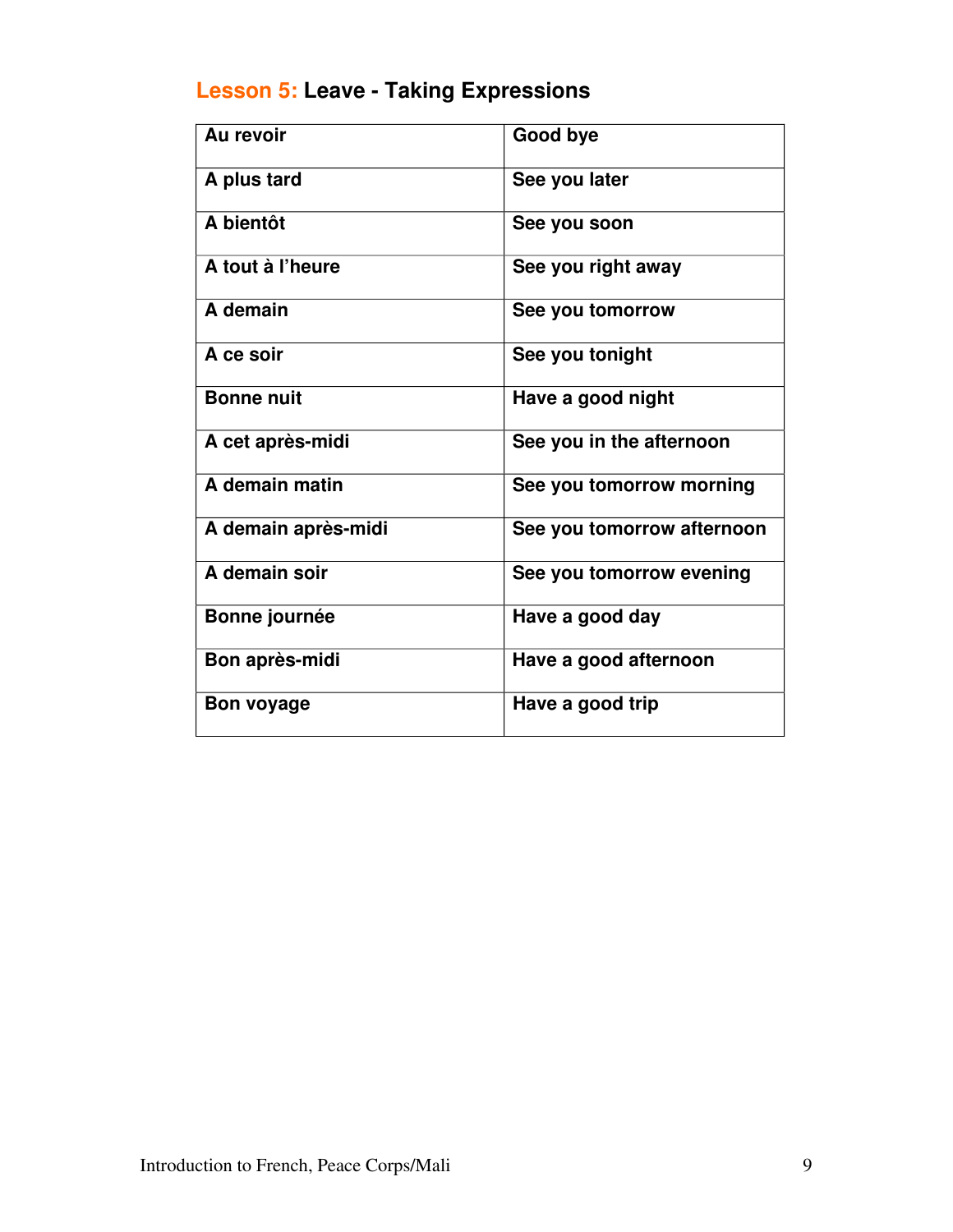## **Lesson 6: Dialogue**

| A: Bonjour Monsieur!                                                             | <b>Good morning Sir!</b>                                                 |
|----------------------------------------------------------------------------------|--------------------------------------------------------------------------|
| <b>B: Bonjour Madame! Comment</b><br>allez-vous?                                 | <b>Good morning Mrs! How are</b><br>you?                                 |
| A: Je vais bien, merci. Et vous?                                                 | I am fine. Thanks! And you?                                              |
| <b>B: Très bien, merci. Comment</b><br>vous appelez-vous?                        | Very well. Thanks! What's<br>your name?                                  |
| A: Je m'appelle Jennifer. Et<br>vous?                                            | My name is Jennifer. And<br>you?                                         |
| B: Je m'appelle Mamadou. Je<br>suis professeur de langue au<br>Corps de la Paix. | My name is Mamadou. I am a<br>language teacher with the<br>Peace Corps.  |
| A: Enchantée de faire votre<br>connaissance, Monsieur.                           | Nice to meet you, Sir.                                                   |
| <b>B: Enchanté Madame</b>                                                        | Nice to meet you Mrs.                                                    |
| A: Etes-vous Malien?                                                             | Are you a Malian?                                                        |
| B: Oui je suis Malien. Je viens<br>de Sikasso. Et vous, d'où venez-<br>vous?     | Yes I am a Malian. I am from<br>Sikasso. And you, where are<br>you from? |
| A: Je suis Américaine, Je suis<br>de Philadelphie                                | I am an American. I am from<br>Philadelphia.                             |
| <b>B: Au revoir Jennifer</b>                                                     | <b>Goodbye Jennifer</b>                                                  |
| A: Au revoir Mamadou                                                             | <b>Goodbye Mamadou</b>                                                   |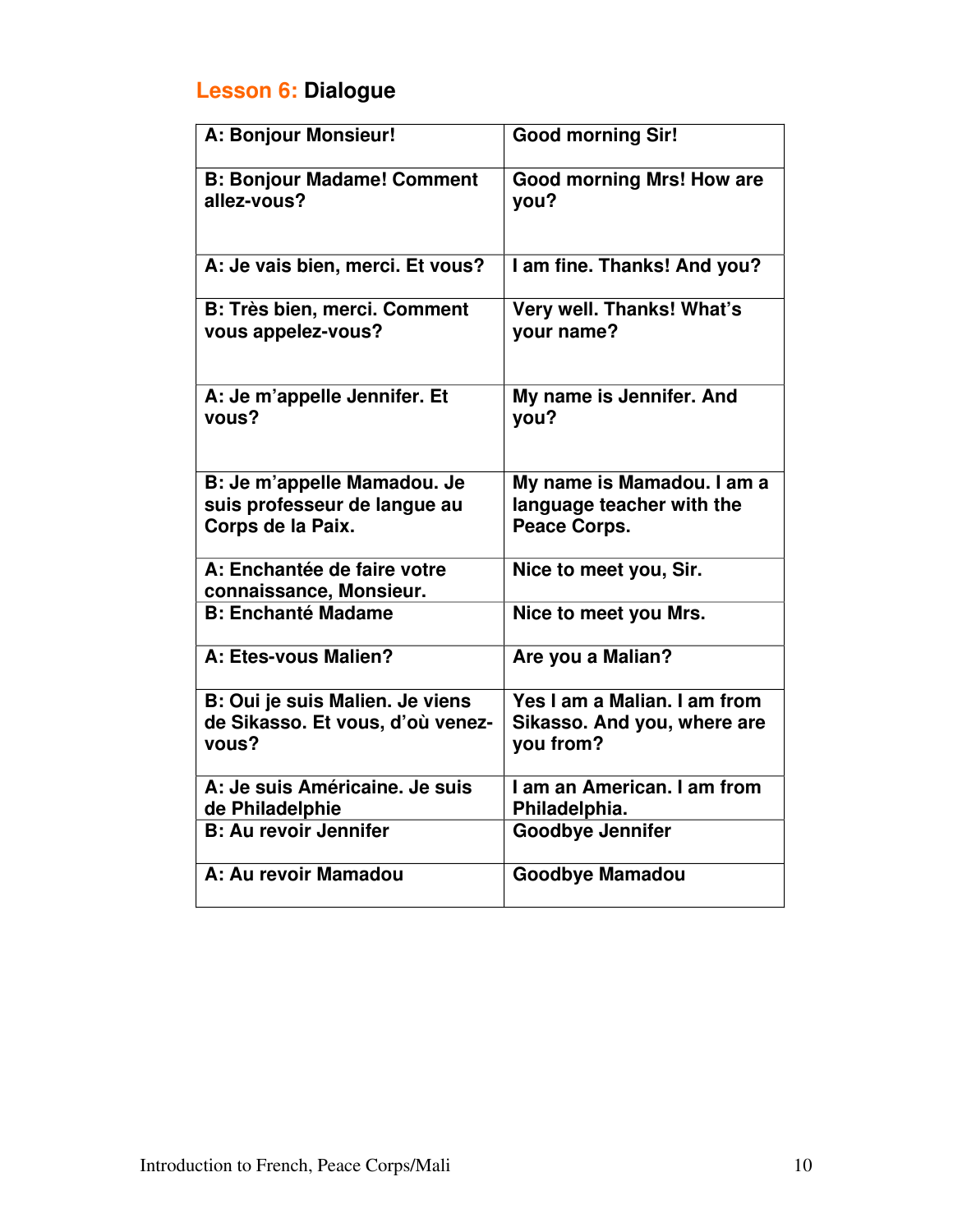## **Lesson 7: Numbers (1…20)**

| Un              | One              |
|-----------------|------------------|
| <b>Deux</b>     | <b>Two</b>       |
| <b>Trois</b>    | <b>Three</b>     |
| Quatre          | <b>Four</b>      |
| Cinq            | <b>Five</b>      |
| <b>Six</b>      | <b>Six</b>       |
| <b>Sept</b>     | <b>Seven</b>     |
| <b>Huit</b>     | <b>Eight</b>     |
| <b>Neuf</b>     | <b>Nine</b>      |
| <b>Dix</b>      | <b>Ten</b>       |
| Onze            | <b>Eleven</b>    |
| <b>Douze</b>    | <b>Twelve</b>    |
| Treize          | <b>Thirteen</b>  |
| Quatorze        | <b>Fourteen</b>  |
| Quinze          | <b>Fifteen</b>   |
| <b>Seize</b>    | <b>Sixteen</b>   |
| Dix-sept        | <b>Seventeen</b> |
| <b>Dix-huit</b> | Eighteen         |
| Dix-neuf        | <b>Nineteen</b>  |
| Vingt           | <b>Twenty</b>    |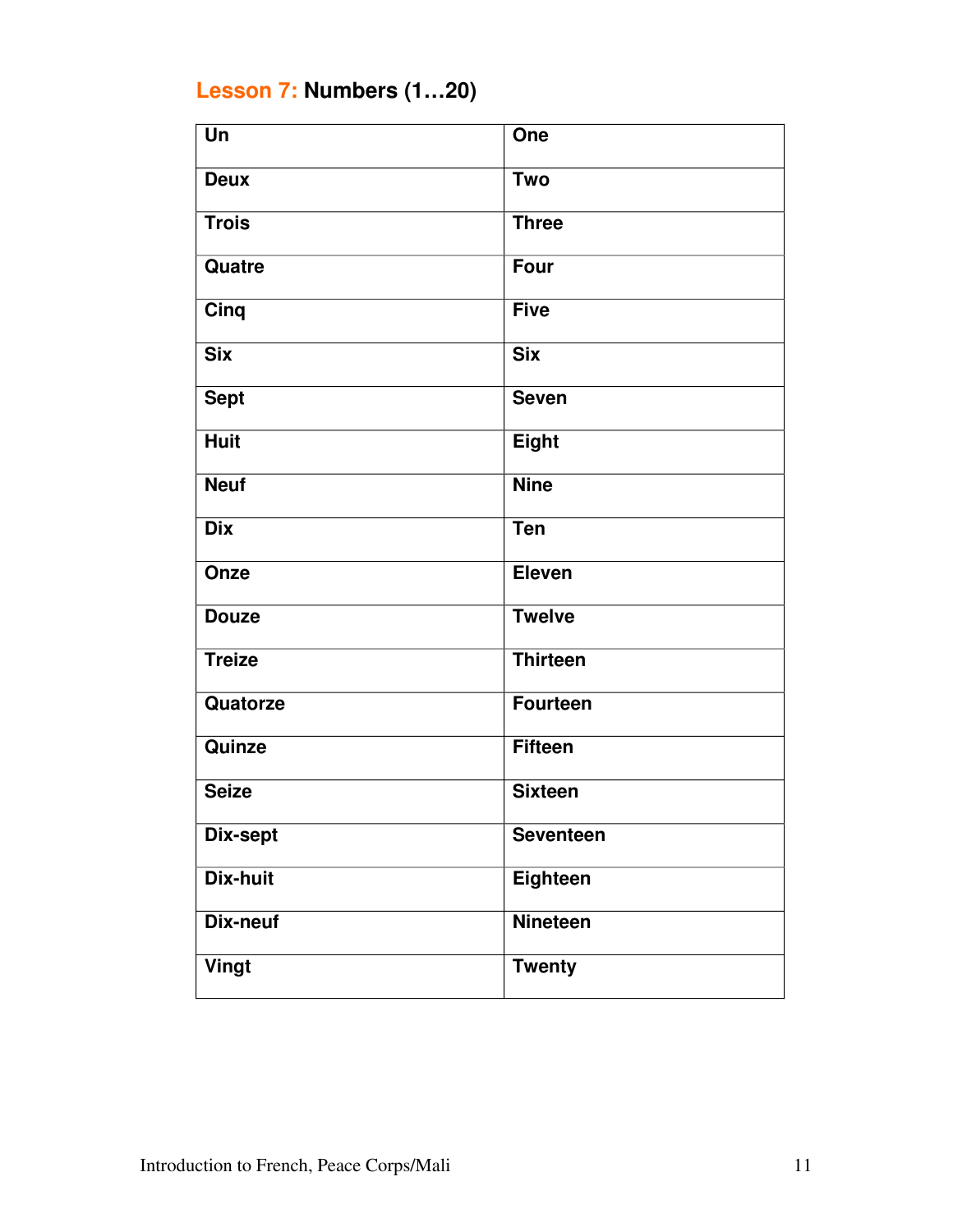### **Lesson 8: Vocabulary 3 (Common Objects)**

| La table            | <b>Table</b>     |
|---------------------|------------------|
| La chaise           | <b>Chair</b>     |
| La cuillère         | Spoon            |
| La fourchette       | <b>Fork</b>      |
| Le couteau          | <b>Knife</b>     |
| L'assiette          | <b>Plate</b>     |
| Le verre            | <b>Glass</b>     |
| Le lit              | <b>Bed</b>       |
| La natte            | <b>Mat</b>       |
| Le drap             | <b>Bed sheet</b> |
| Le matelas          | <b>Mattress</b>  |
| La couverture       | <b>Blanket</b>   |
| L'oreiller          | <b>Pillow</b>    |
| Le balaie           | <b>Broom</b>     |
| Le seau             | <b>Bucket</b>    |
| Les vêtements       | <b>Clothes</b>   |
| La chemise          | <b>Shirt</b>     |
| Le pantalon         | <b>Pants</b>     |
| La culotte          | <b>Shorts</b>    |
| La robe             | <b>Dress</b>     |
| La jupe             | <b>Skirt</b>     |
| Le sac              | <b>Bag</b>       |
| <b>Les lunettes</b> | Eye glasses      |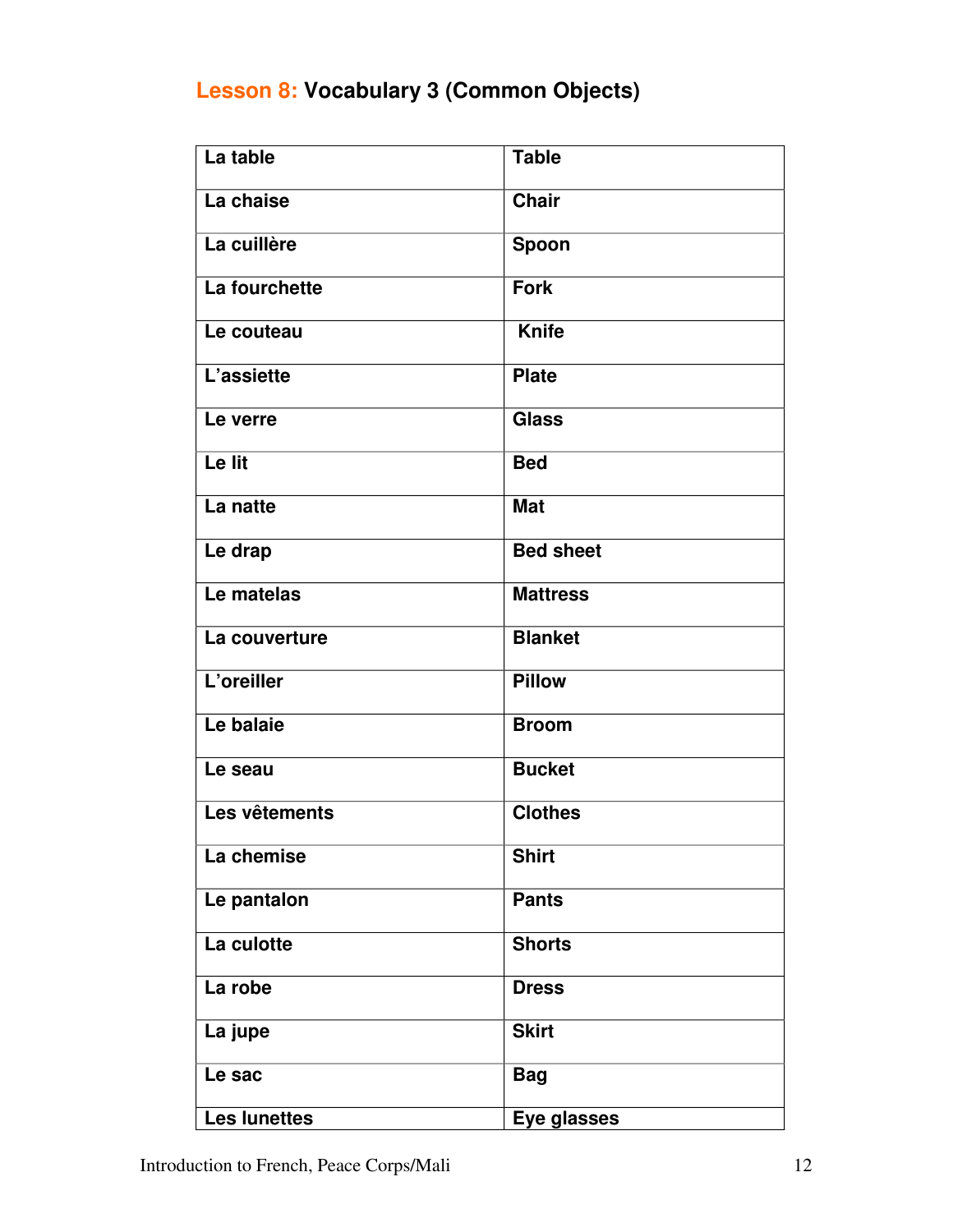| Le cahier       | <b>Note book</b>  |
|-----------------|-------------------|
| Le livre        | <b>Book</b>       |
| Le dictionnaire | <b>Dictionary</b> |
| Le bic          | Pen               |
| Le crayon       | <b>Pencil</b>     |
| La bicyclette   | <b>Bike</b>       |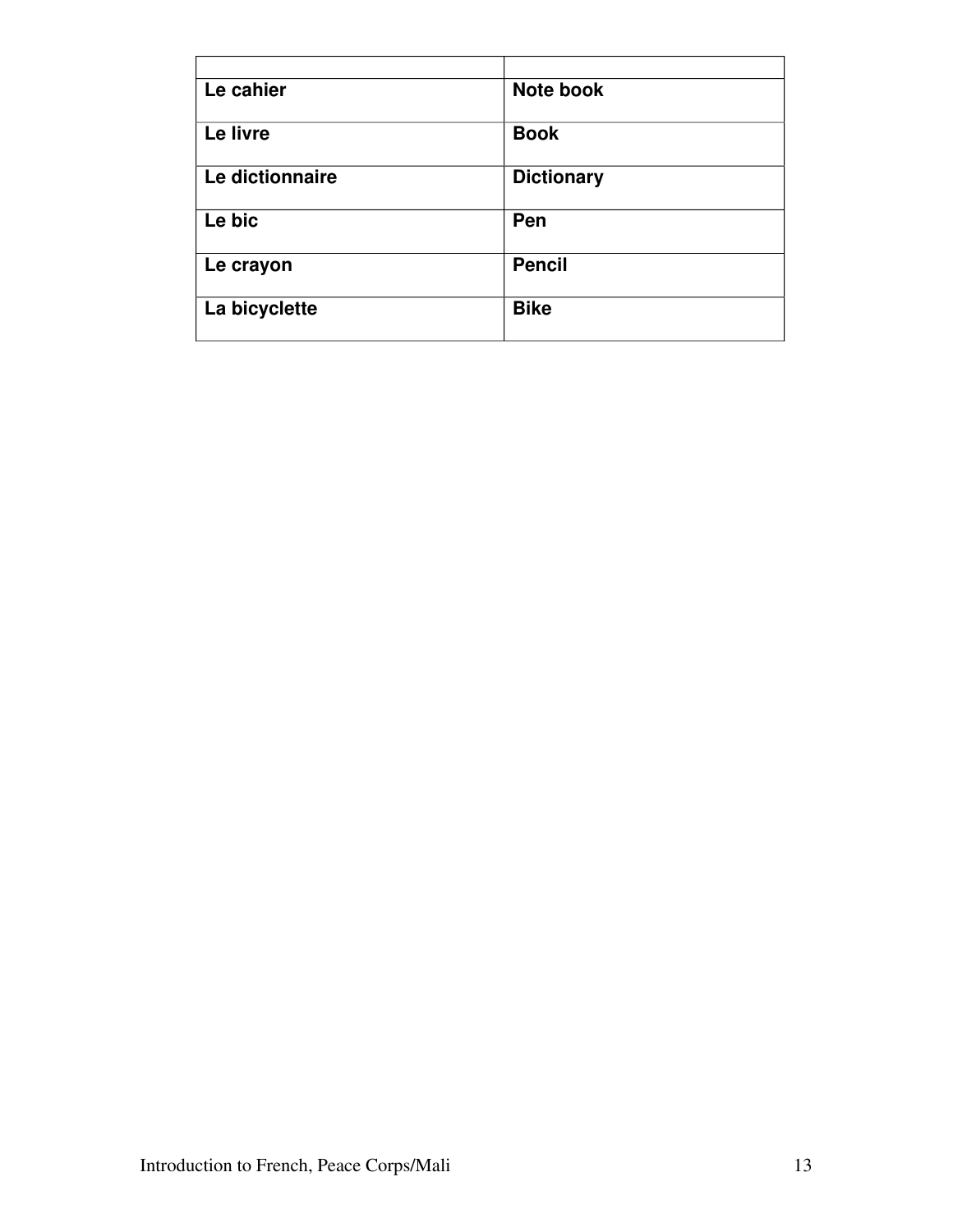#### **Lesson 9: The Articles and the Possessives**

| Le                 | The (masculine singular)                |
|--------------------|-----------------------------------------|
| La                 | <b>The (Feminine Singular</b>           |
| Le livre           | The book                                |
| La chaise          | The chair                               |
| L'université       | The university                          |
| L'école            | The school                              |
| <b>Les livres</b>  | The books                               |
| <b>Un livre</b>    | A book                                  |
| Une chaise         | A chair                                 |
| <b>Des livres</b>  | <b>Books</b>                            |
| <b>Des chaises</b> | <b>Chairs</b>                           |
| <b>Mon</b>         | My (masculine singular)                 |
| Ma                 | My (Feminine singular)                  |
| <b>Mes</b>         | My (Plural)                             |
| <b>Ton</b>         | Your (masculine singular)               |
| Ta                 | Your (Feminine singular)                |
| <b>Tes</b>         | Your (Plural)                           |
| Son                | His/her (masculine singular)            |
| Sa                 | His/her (Feminine singular)             |
| <b>Ses</b>         | His/her (Plural)                        |
| <b>Notre</b>       | Our (Singular masculine or<br>feminine) |
| <b>Nos</b>         | <b>Our (Plural)</b>                     |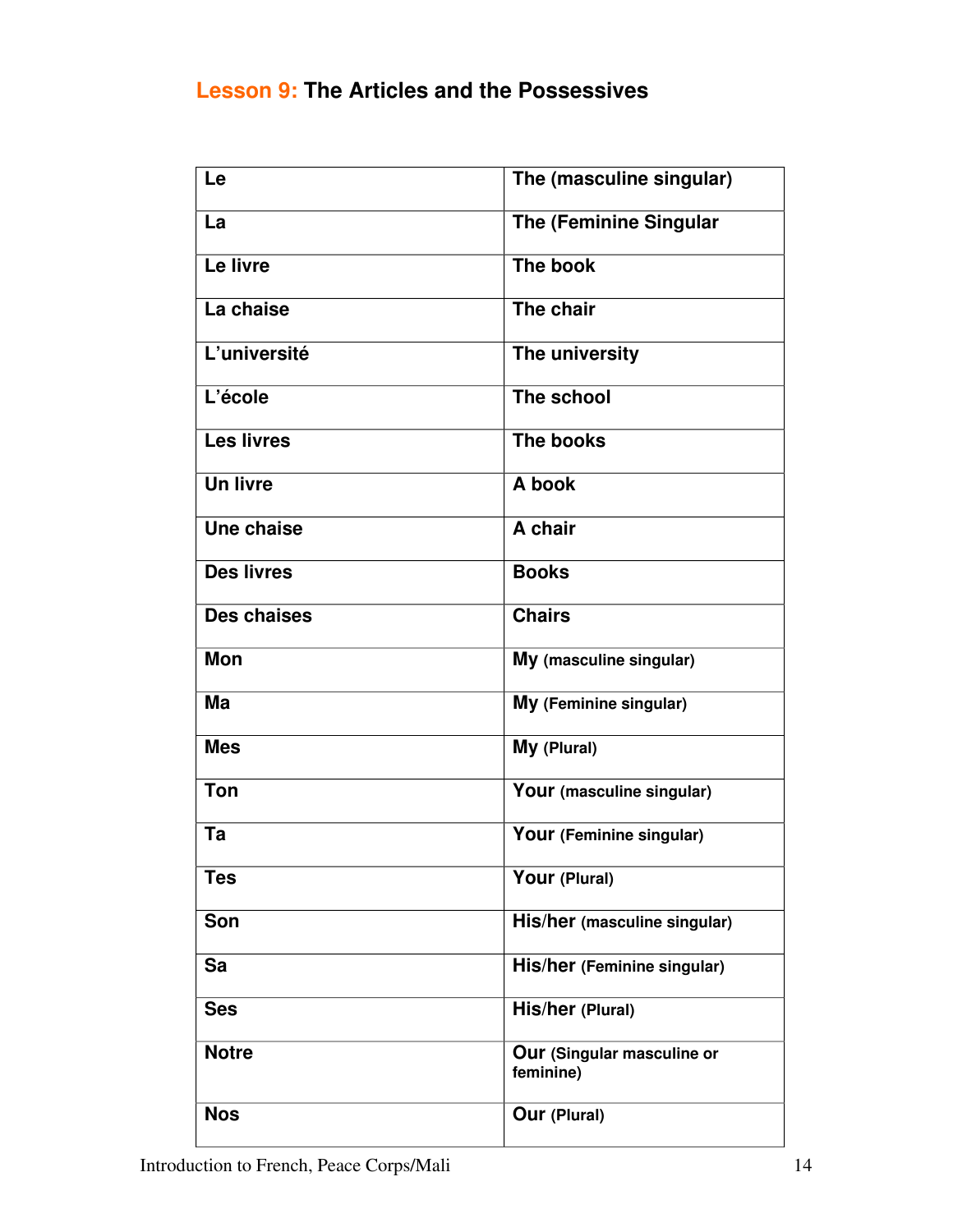| <b>Votre</b>            | Your (Singular masculine or<br>feminine)  |
|-------------------------|-------------------------------------------|
| <b>Vos</b>              | Your (Plural)                             |
| Leur                    | Their (Singular masculine or<br>feminine) |
| Leurs                   | Their (Plural)                            |
| <b>Mon dictionnaire</b> | My dictionary                             |
| Son cahier              | His/her notebook                          |
| Ses vêtements           | <b>His/her clothes</b>                    |
| <b>Notre professeur</b> | <b>Our teacher</b>                        |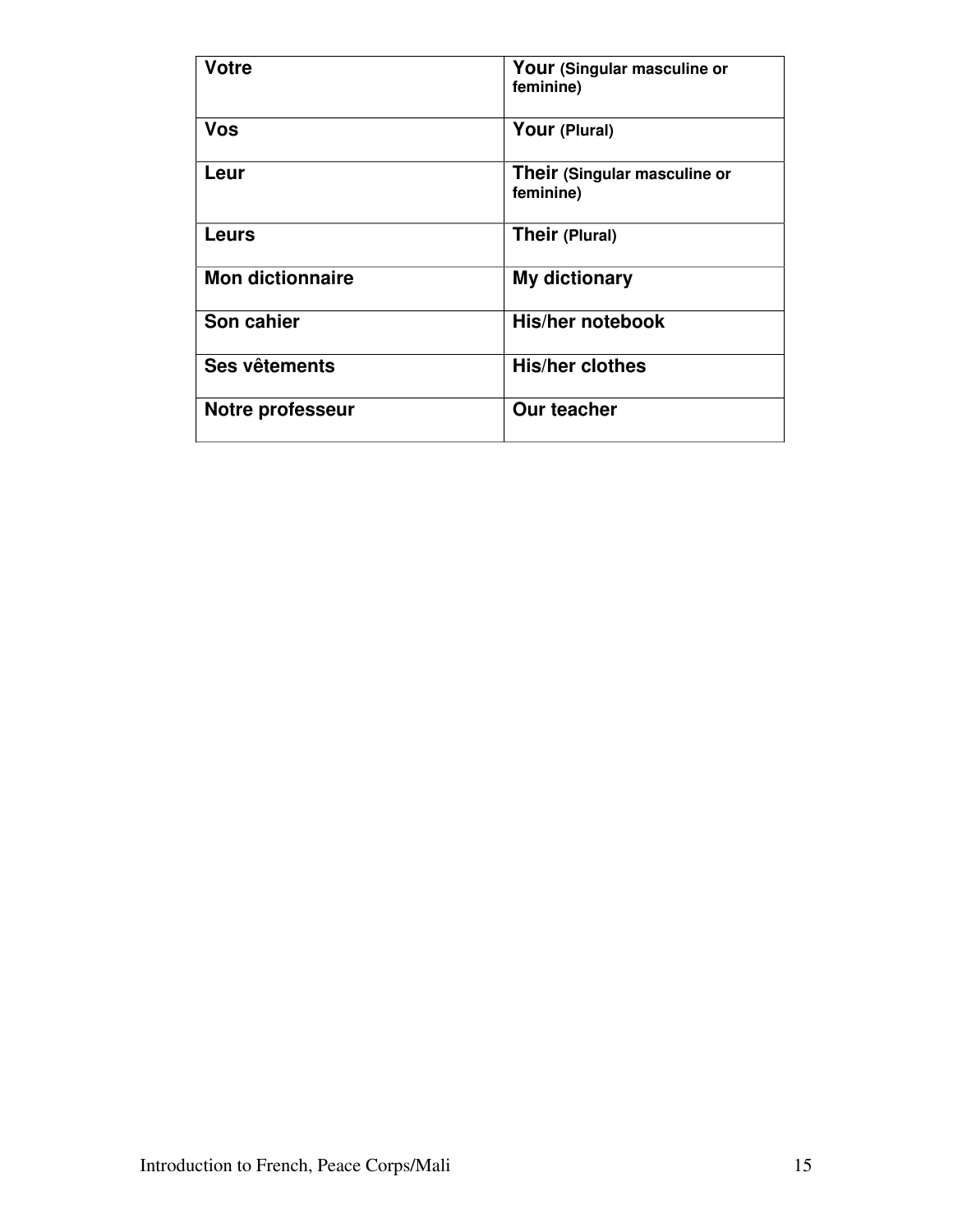### **Lesson 10: Telling what an Object is/who a Person is**

| C'est une chaise                                 | This is a chair                           |
|--------------------------------------------------|-------------------------------------------|
| C'est une table                                  | This is a table                           |
| C'est un cahier                                  | This is a note book                       |
| C'est un dictionnaire                            | This is a dictionary                      |
| Ce sont des livres                               | These are books                           |
| Ce n'est pas un livre d'exercices                | This is not an exercise book              |
| Ce n'est pas un ordinateur                       | This is not a computer                    |
| Ce n'est pas une chambre                         | This is not a bedroom                     |
| Ce ne sont pas des vêtements                     | These are not clothes                     |
| Qu'est-ce que c'est?                             | What is this?                             |
| C'est une chemise.                               | This is a shirt                           |
| Non, ce n'est pas une chemise,<br>c'est une robe | No, this is not a shirt. It is a<br>dress |
| Est-ce une natte?                                | Is this a mat?                            |
| Oui, c'est une natte                             | Yes, this is a mat                        |
| Qui est-ce?                                      | Who is this?                              |
| C'est le professeur de Français                  | This is the French teacher                |
| C'est le directeur du stage                      | This is the training director             |
| C'est mon sac                                    | This is my bag                            |
| C'est ma chemise                                 | This is my shirt                          |
| Ce sont mes vêtements                            | These are my clothes                      |
| Ce sont mes chemises                             | These are my shirts                       |
| C'est mon ami                                    | This is my friend                         |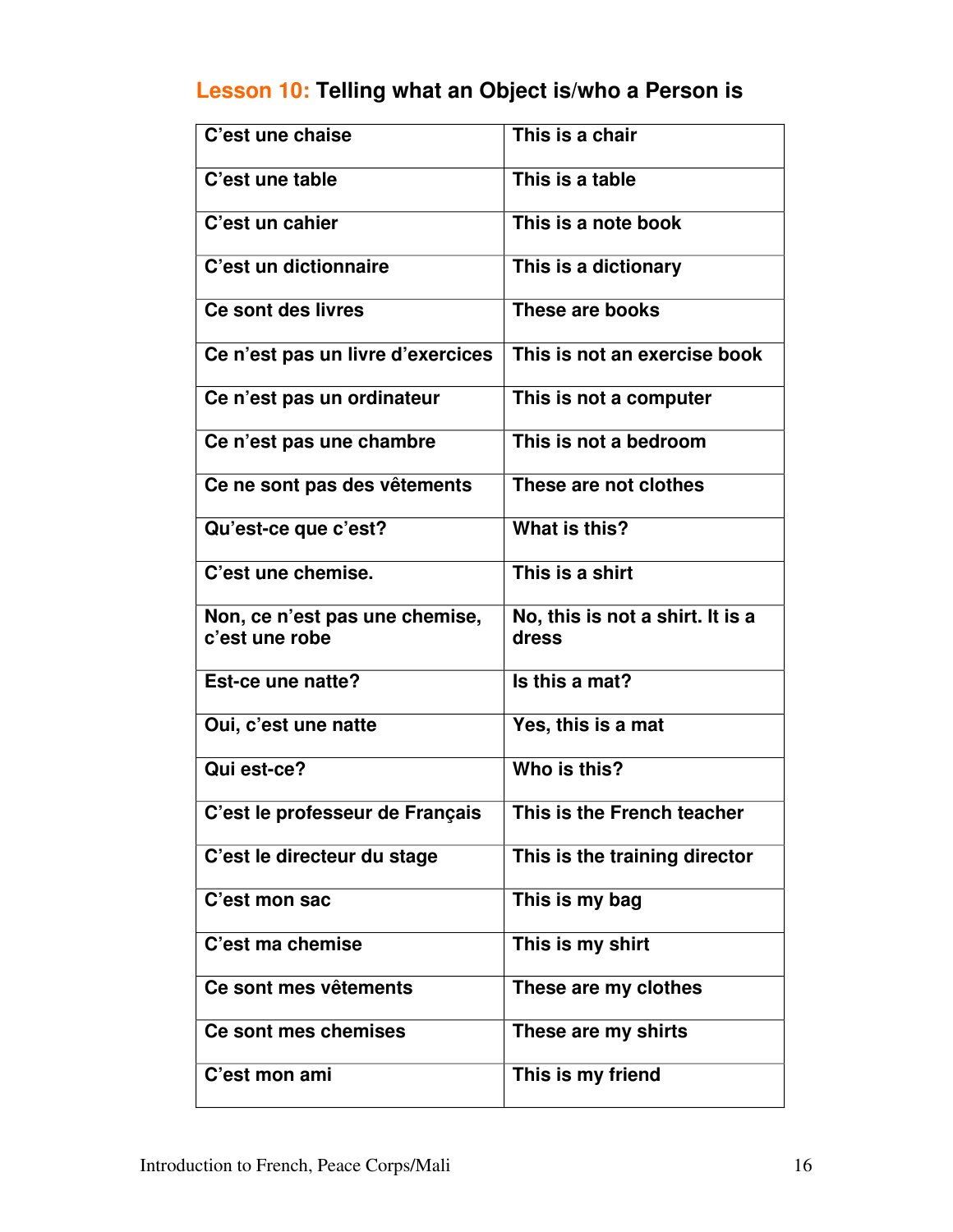## **Lesson 11: Numbers (20…2000)**

| Vingt                   | <b>Twenty</b>           |
|-------------------------|-------------------------|
| Vingt et un             | <b>Twenty-one</b>       |
| <b>Vingt-deux</b>       | <b>Twenty-two</b>       |
| <b>Vingt-trois</b>      | <b>Twenty-three</b>     |
| <b>Vingt-quatre</b>     | <b>Twenty-four</b>      |
| <b>Vingt-cinq</b>       | <b>Twenty-five</b>      |
| <b>Vingt-six</b>        | <b>Twenty-six</b>       |
| <b>Vingt-sept</b>       | <b>Twenty-seven</b>     |
| <b>Vingt-huit</b>       | <b>Twenty-eight</b>     |
| <b>Vingt-neuf</b>       | <b>Twenty-nine</b>      |
| <b>Trente</b>           | <b>Thirty</b>           |
| <b>Trente et un</b>     | <b>Thirty-one</b>       |
| Quarante                | <b>Forty</b>            |
| <b>Cinquante</b>        | <b>Fifty</b>            |
| <b>Soixante</b>         | <b>Sixty</b>            |
| Soixante-dix            | <b>Seventy</b>          |
| <b>Quatre-vingt</b>     | <b>Eighty</b>           |
| <b>Quatre-vingt dix</b> | <b>Ninety</b>           |
| <b>Cent</b>             | <b>One hundred</b>      |
| Cent vingt-cinq         | One hundred twenty five |
| <b>Deux cents</b>       | <b>Two hundred</b>      |
| <b>Trois cents</b>      | Three hundred           |
| <b>Mille</b>            | One thousand            |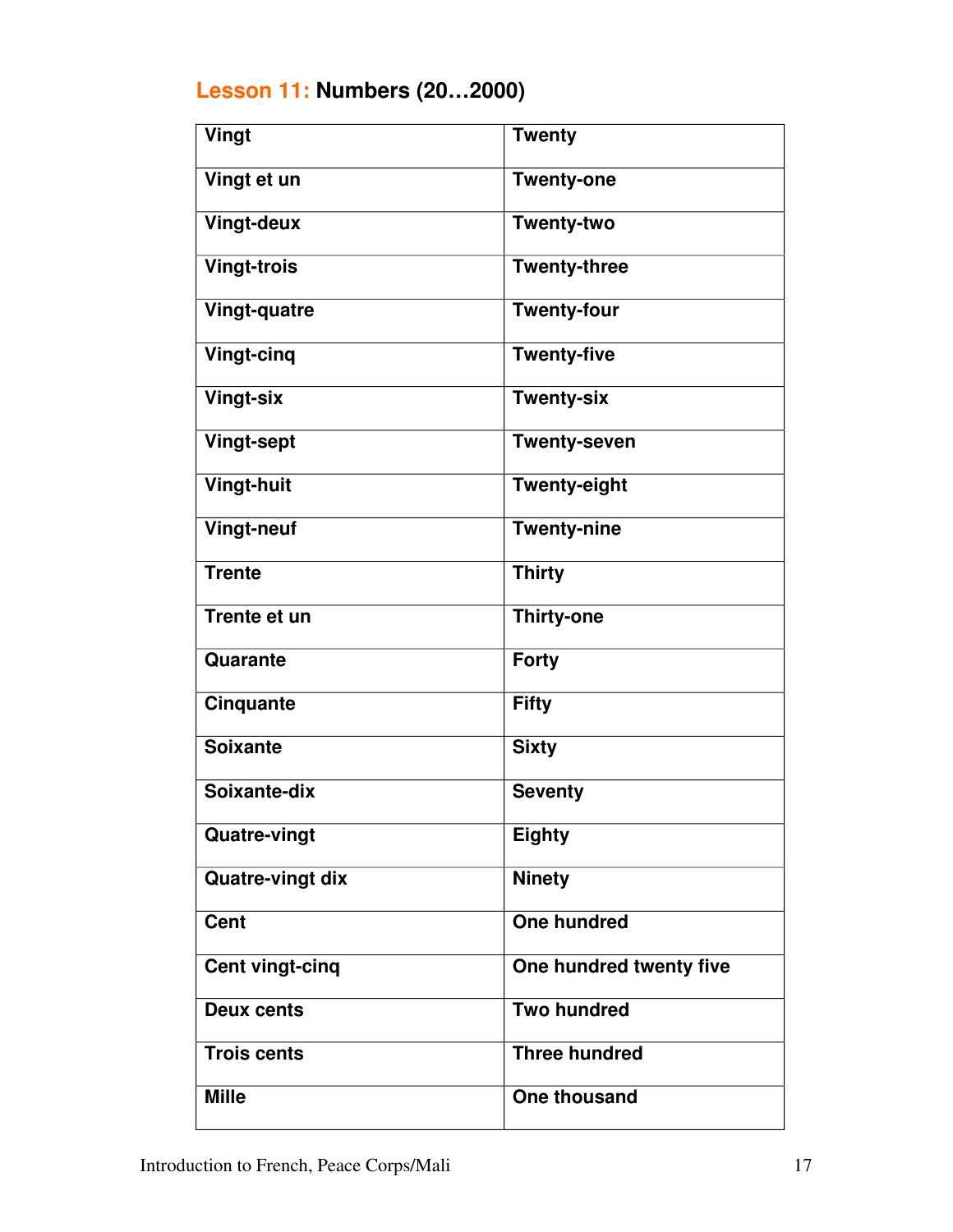| Deux mille | Two thousand |
|------------|--------------|
|            |              |

## **Lesson 12: Days of the Week and Names of the Months**

| Lundi            | <b>Monday</b>    |
|------------------|------------------|
| <b>Mardi</b>     | <b>Tuesday</b>   |
| <b>Mercredi</b>  | Wednesday        |
| <b>Jeudi</b>     | <b>Thursday</b>  |
| Vendredi         | <b>Friday</b>    |
| <b>Samedi</b>    | <b>Saturday</b>  |
| <b>Dimanche</b>  | <b>Sunday</b>    |
| Janvier          | <b>January</b>   |
| <b>Février</b>   | <b>February</b>  |
| <b>Mars</b>      | <b>March</b>     |
| <b>Avril</b>     | <b>April</b>     |
| <b>Mai</b>       | <b>May</b>       |
| Juin             | June             |
| <b>Juillet</b>   | July             |
| <b>Août</b>      | <b>August</b>    |
| <b>Septembre</b> | <b>September</b> |
| <b>Octobre</b>   | October          |
| <b>Novembre</b>  | <b>November</b>  |
| <b>Décembre</b>  | <b>December</b>  |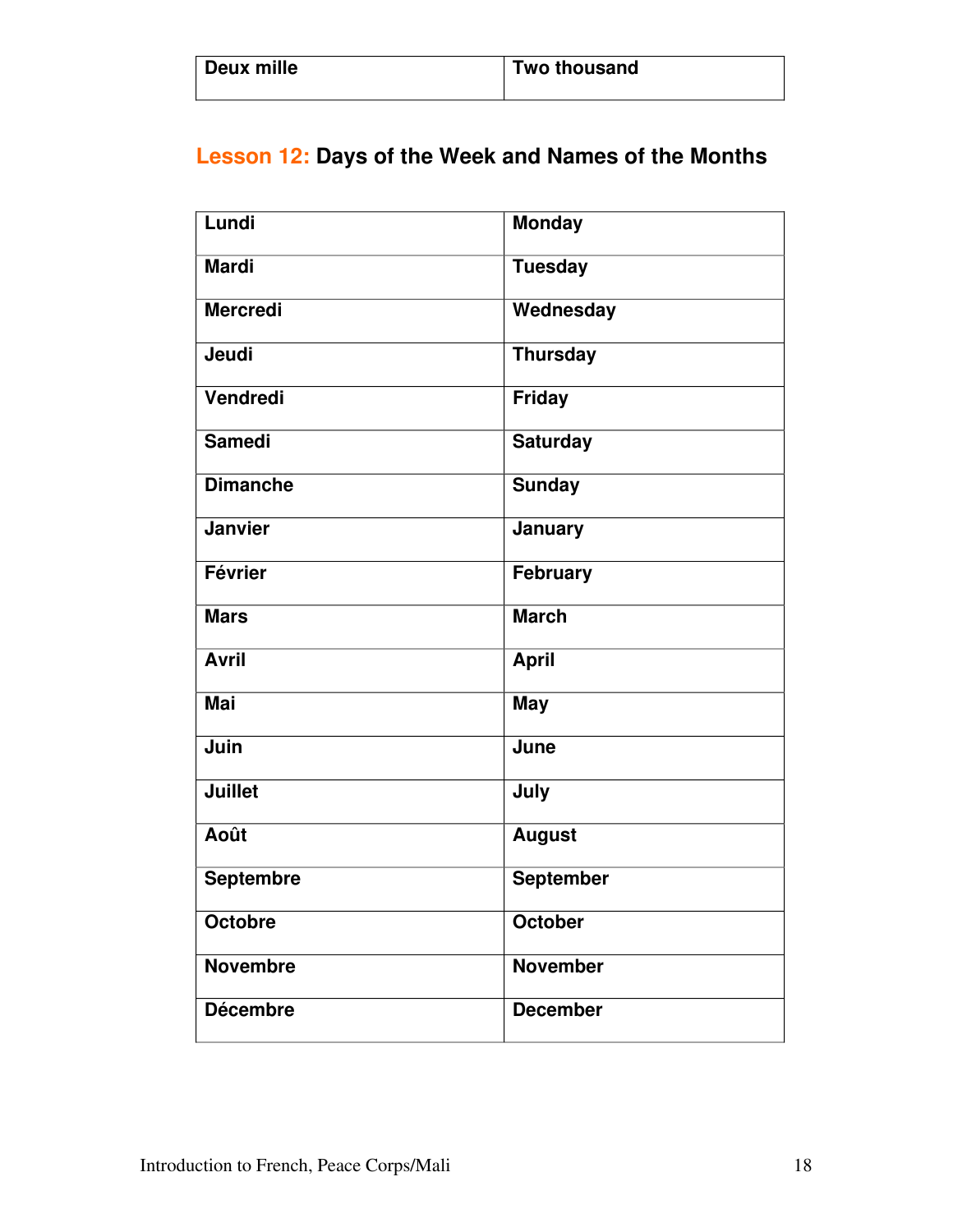## **Lesson 13: Telling Time/Date**

| La montre                                         | The watch                                |
|---------------------------------------------------|------------------------------------------|
| L'heure                                           | The hour                                 |
| La minute                                         | The minute                               |
| La seconde                                        | The second                               |
| Le réveil                                         | The alarm clock                          |
| Il est 3 heures du matin                          | It is 3 AM                               |
| Il est 3 heures et demi                           | It is 3:30 AM                            |
| Il est 14 heures                                  | It is 2 PM                               |
| Il est 18 heures et quart                         | It is 6:15 PM                            |
| Il est 9 heures moins le quart                    | It is 15 to 9 AM                         |
| Il est 10 heures moins le quart                   | It is $15$ to $10$ AM                    |
| Il est midi moins 20                              | It is 20 to noon                         |
| Il est midi                                       | It is noon                               |
| Il est minuit                                     | It is midnight                           |
| Quelle heure est-il?                              | What time is it?                         |
| A quelle heure commence la<br>classe de Français? | At what time does French<br>class start? |
| La date                                           | The date                                 |
| Lundi, le 10 avril 2004                           | Monday, April 10 2004                    |
| Mardi, le 4 juillet 2006                          | Tuesday, July 4 2006                     |
| Dimanche, le 1er Janvier 2006                     | Sunday, January 1st 2006                 |
| Quelle est la date<br>d'aujourd'hui?              | What is today's date?                    |
| Aujourd'hui c'est le 2 mai 2006                   | Today is May 2 <sup>nd</sup> 2006        |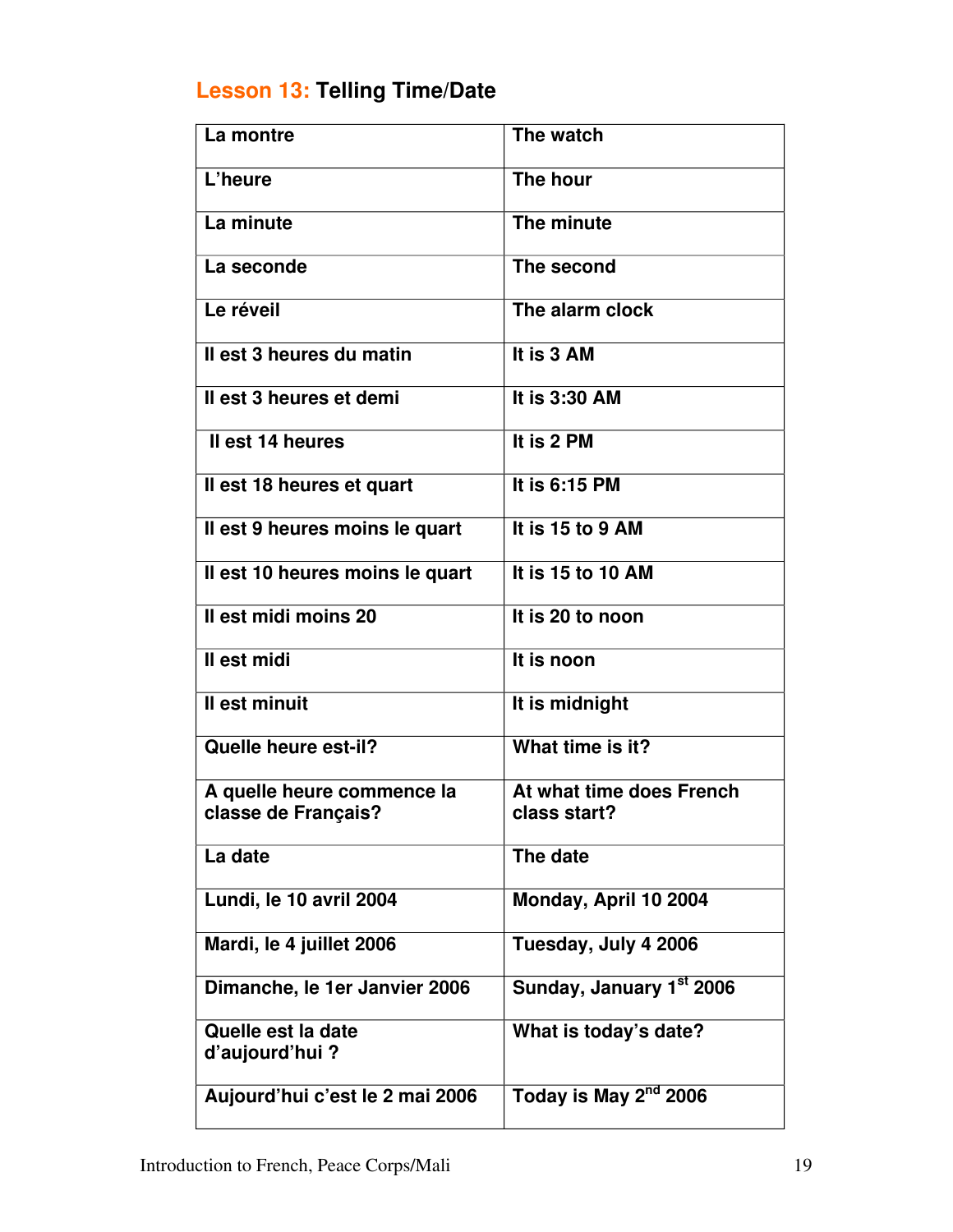## **Lesson 14: Telling Where Someone/Something Is**

| Sur                                                         | On                                                      |
|-------------------------------------------------------------|---------------------------------------------------------|
| <b>Sous</b>                                                 | <b>Under</b>                                            |
| <b>Dans</b>                                                 | <b>In</b>                                               |
| A côté de                                                   | <b>Next to</b>                                          |
| <b>Derrière</b>                                             | <b>Behind</b>                                           |
| <b>Devant</b>                                               | In front of                                             |
| Où est le dictionnaire?                                     | Where is the dictionary?                                |
| Le dictionnaire est sur la table                            | The dictionary is on the table                          |
| Voici le dictionnaire                                       | Here is the dictionary                                  |
| Voilà le dictionnaire                                       | There is the dictionary                                 |
| Où est le couteau?                                          | Where is the knife?                                     |
| Le couteau est dans la cuisine                              | The knife is in the kitchen                             |
| Le couteau est sous la table                                | The knife is under the table                            |
| Le couteau est sur la chaise                                | The knife is on the chair                               |
| Où sont les professeurs?                                    | Where are the teachers?                                 |
| Les professeurs sont dans le<br>réfectoire                  | The teachers are in the<br>dinning room                 |
| Ils sont sous le hangar                                     | They are under the hangar                               |
| Les toilettes sont derrière<br>l'infirmerie                 | The toilets are behind the<br>nurse's office            |
| Les classes de langue sont à<br>côté du terrain de football | The language classrooms are<br>next to the soccer field |
| La mosquée est devant la salle<br>des professeurs           | The mosque is in front of the<br>teachers' room         |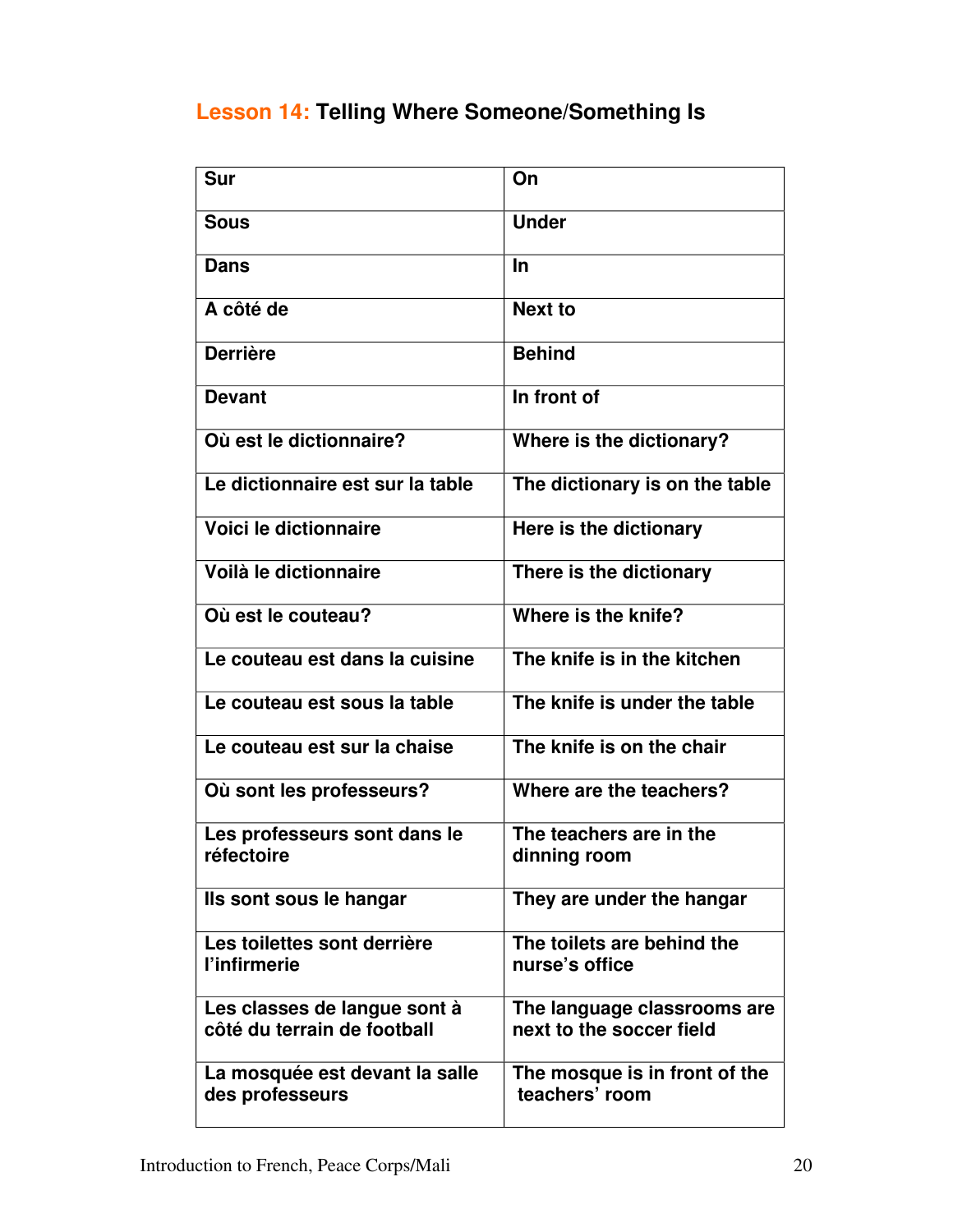| Les chaises sont à côté de<br>l'arbre       | The chairs are next to the<br>tree |
|---------------------------------------------|------------------------------------|
| Les stagiaires sont dans la<br>bibliothèque | The trainees are in the library    |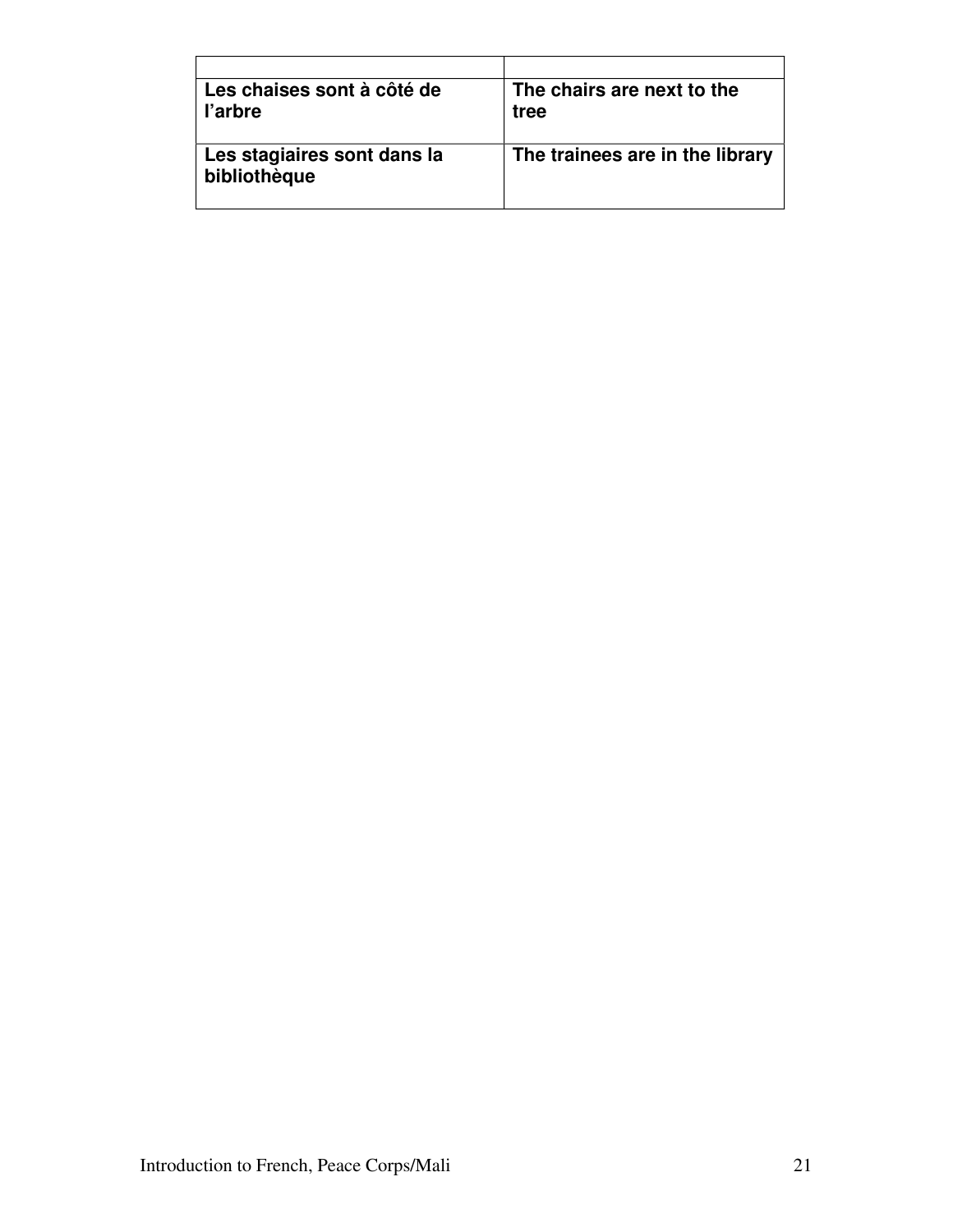#### **Lesson 15: To Have**

| <b>Avoir</b>                              | <b>To have</b>                        |
|-------------------------------------------|---------------------------------------|
| J'ai                                      | I have                                |
| Tu as                                     | <b>You have</b>                       |
| IIa                                       | He has                                |
| Elle a                                    | She has                               |
| <b>Nous avons</b>                         | We have                               |
| <b>Vous avez</b>                          | You have (formal or plural)           |
| Ils ont                                   | They have (Masculine plural)          |
| <b>Elles ont</b>                          | They have (Feminine plural)           |
| J'ai un dictionnaire                      | I have a dictionary                   |
| Il a des vêtements maliens                | <b>He has Malian clothes</b>          |
| Elle a de l'argent                        | She has money                         |
| Nous avons des livres de<br>français      | We have French books                  |
| Mark a une bicyclette                     | Mark has a bike                       |
| Nous n'avons pas de vêtements<br>maliens  | We don't have Malian clothes          |
| Ils n'ont pas de voiture                  | They don't have a car                 |
| Tu n'as pas de livre d'exercices          | You don't have an exercise<br>book    |
| Les professeurs n'ont pas<br>d'ordinateur | The teachers don't have a<br>computer |
| As-tu un dictionnaire?                    | Do you have a dictionary?             |
| Est-ce que tu as un<br>dictionnaire?      | Do you have a dictionary?             |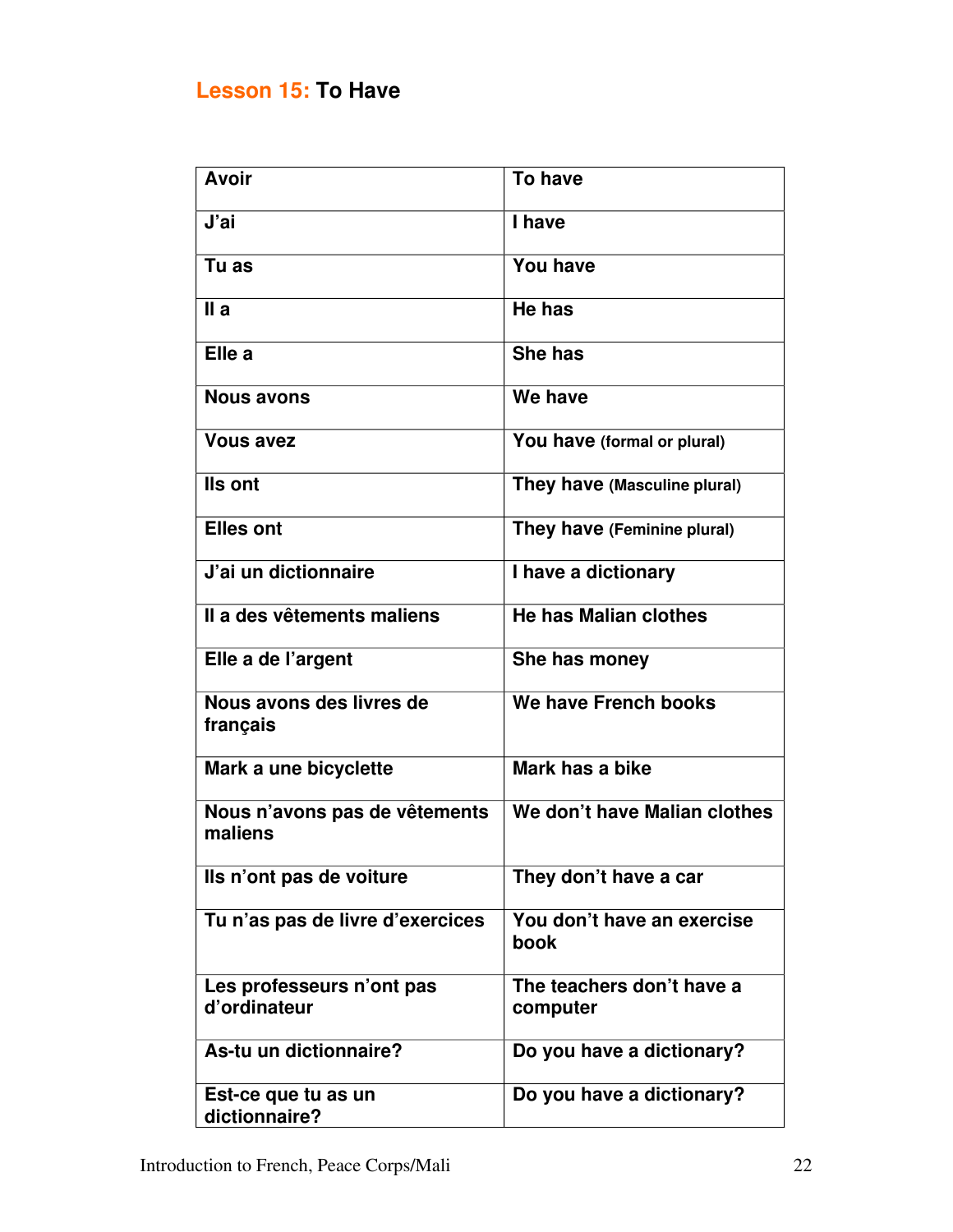| A-t-elle des vêtements maliens ? | Does she have Malian<br>clothes? |
|----------------------------------|----------------------------------|
| Est-ce qu'elle a des vêtements   | Does she have Malian             |
| maliens?                         | clothes?                         |
| Est-ce que Jennifer a un livre   | Does Jennifer have an            |
| d'exercices ?                    | exercise book?                   |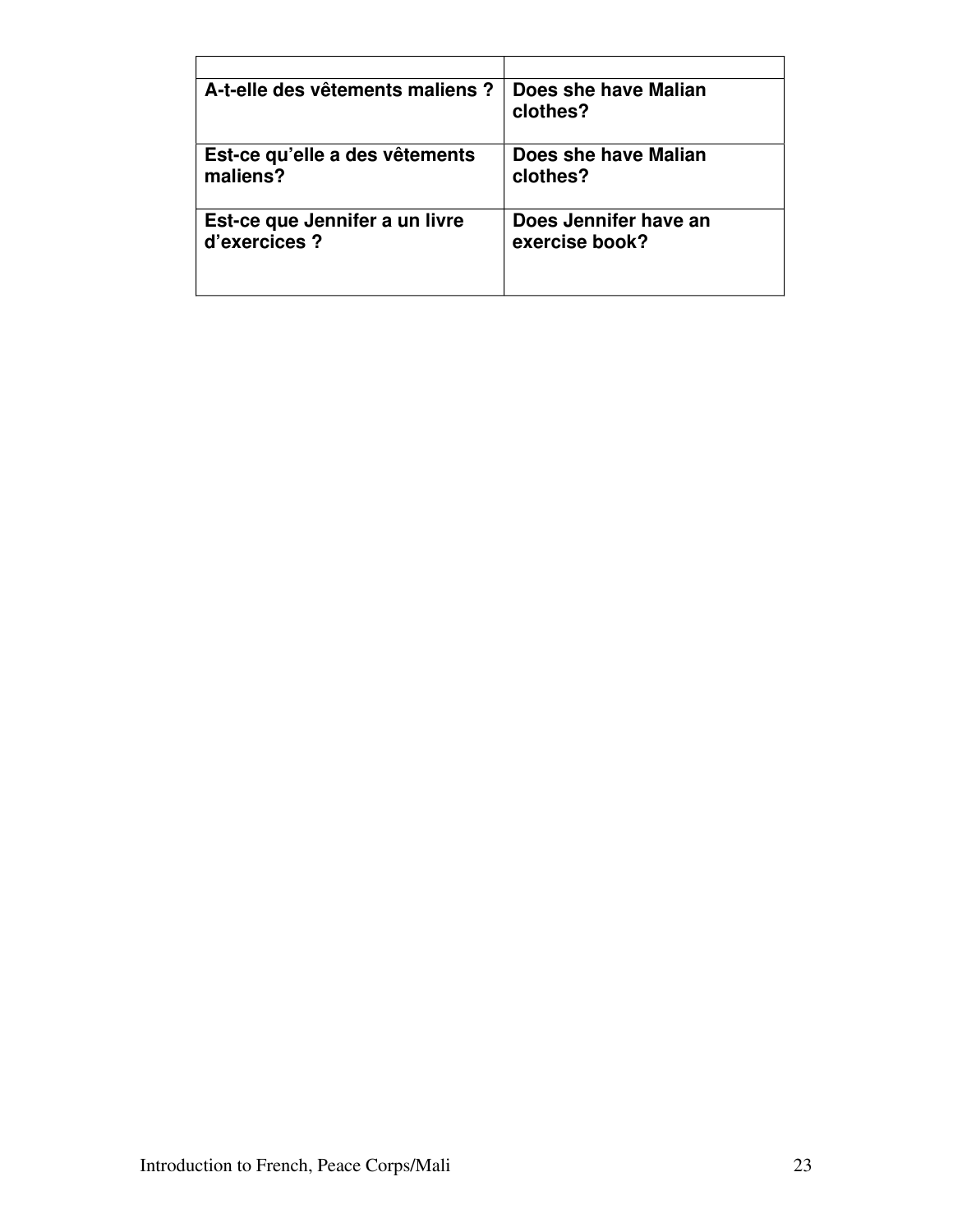### **Lesson 16: Some Useful Expressions and Phrases**

| Parlez-vous français?                         | Do you speak French?        |
|-----------------------------------------------|-----------------------------|
| Je parle un peu français                      | I speak a little bit French |
|                                               |                             |
| Parlez lentement s'il vous plaît?             | <b>Speak slowly please</b>  |
| Je ne comprends pas                           | I don't understand          |
| Répétez s'il vous plaît!                      | <b>Please repeat</b>        |
| Qu'est-ce que vous dites?                     | What did you say?           |
| Je suis fatigué(e)                            | I am tired                  |
| Je veux me reposer                            | I want to rest              |
| J'ai sommeil                                  | I am sleepy                 |
| Je veux dormir                                | I want to sleep             |
| J'ai faim                                     | I am hungry                 |
| J'ai soif                                     | I am thirsty                |
| Je n'aime pas la viande                       | I don't like meat           |
| Je suis végétarien (ne)                       | I am a vegetarian           |
| Pourrais-je avoir un soda s'il<br>vous plaît? | Can I have a soda please?   |
| Je suis malade                                | I am sick                   |
| J'ai mal à la tête                            | I have a headache           |
| J'ai mal au ventre                            | I have a stomach ache       |
| Qu'est-ce que vous étudiez?                   | What do you study?          |
| J'étudie le Français                          | I study French              |
| Où est ce que vous travaillez ?               | Where do you work?          |
| Je travaille au Corps de la Paix              | I work for the Peace Corps  |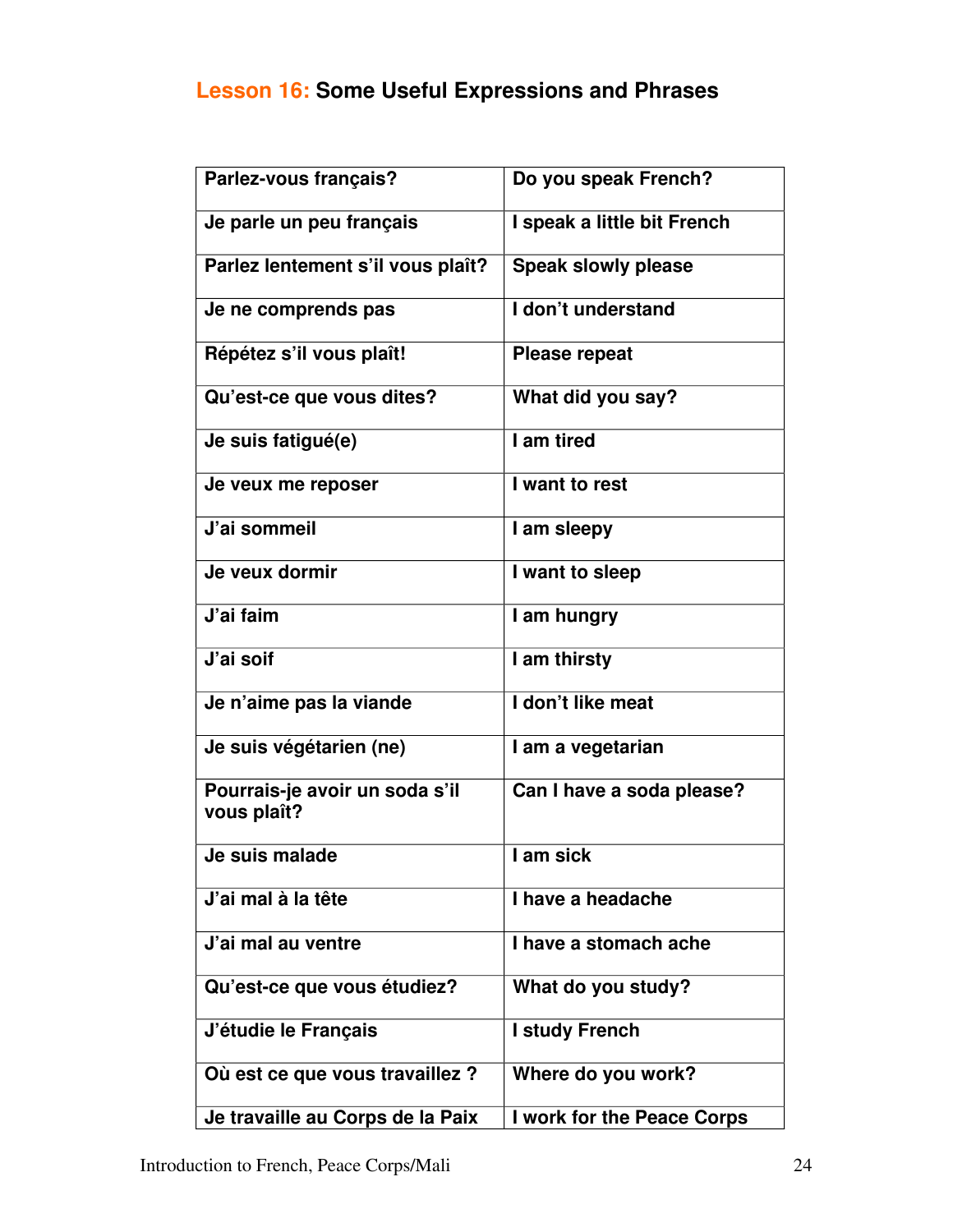| Servez-vous, s'il vous plaît                      | Help yourself please                               |
|---------------------------------------------------|----------------------------------------------------|
| Merci!                                            | Thank you!                                         |
| Pas de quoi !                                     | Don't mention it!                                  |
| De rien!                                          | Don't mention it!                                  |
| Je vous en prie !                                 | Don't mention it!                                  |
| Combien coûte X?                                  | How much does X cost?                              |
| Quel est le prix de X ?                           | What is the price of X?                            |
| Combien coûte le soda?                            | How much does soda cost?                           |
| C'est cher                                        | It's expensive                                     |
| C'est bon marché                                  | It's cheap                                         |
| Ce n'est pas cher                                 | It's not expensive                                 |
| Les ordinateurs coûtent cher en<br><b>Afrique</b> | <b>Computers are expensive in</b><br><b>Africa</b> |
| Les ordinateurs sont chers en<br><b>Afrique</b>   | Computers are expensive in<br><b>Africa</b>        |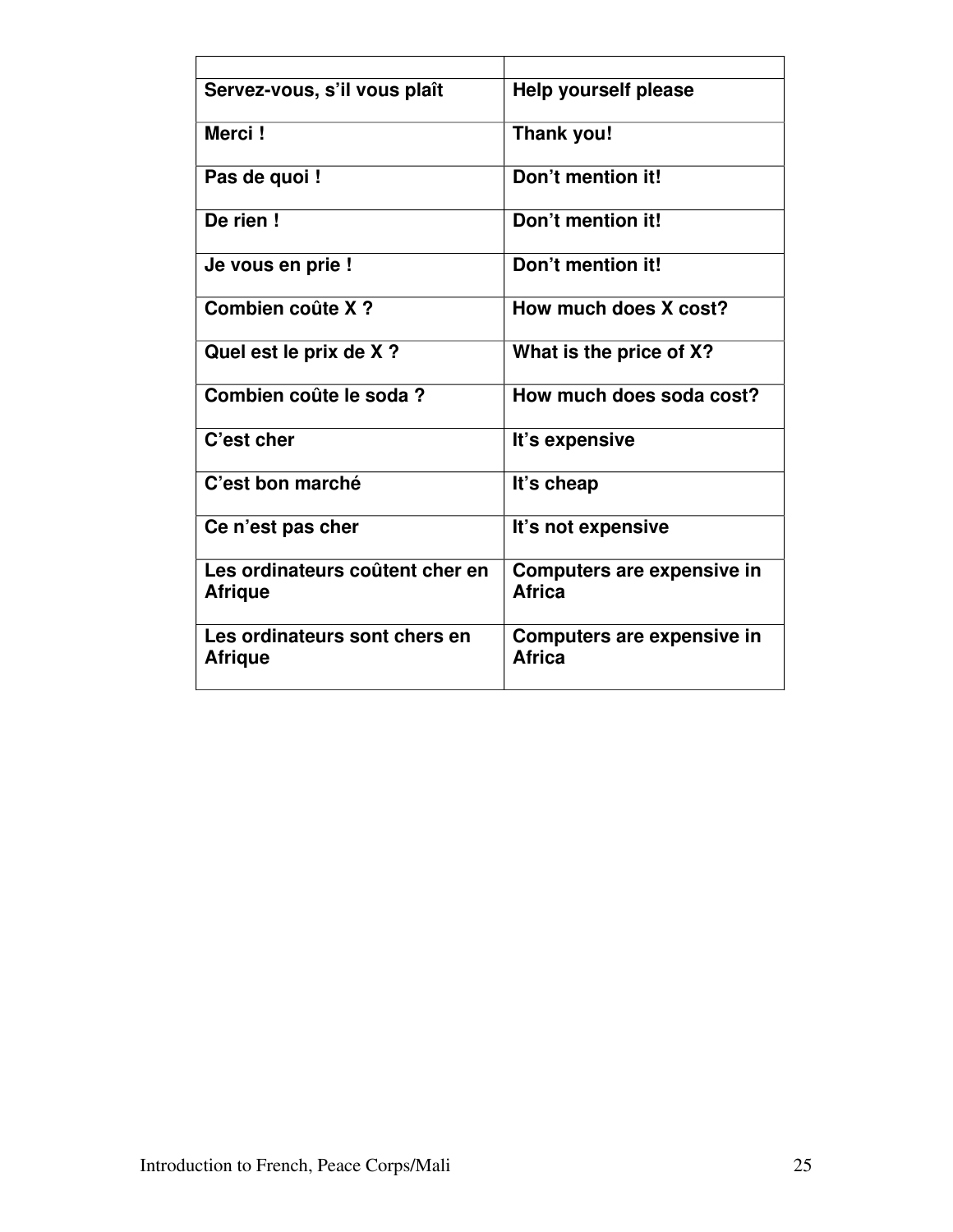#### **Lesson 17: Vocabulary and Expressions Related to Giving and Receiving Directions**

| L'Est                                    | <b>The East</b>               |
|------------------------------------------|-------------------------------|
| L'Ouest                                  | <b>The West</b>               |
| Le Sud                                   | <b>The South</b>              |
| <b>Le Nord</b>                           | <b>The North</b>              |
| A l'Est                                  | In the East                   |
| A l'Ouest                                | In the West                   |
| <b>Au Sud</b>                            | In the South                  |
| <b>Au Nord</b>                           | In the North                  |
| <b>Au Nord-Est</b>                       | In the North-East             |
| <b>Au Nord-Ouest</b>                     | In the North-West             |
| Au Sud-Est                               | In the South-East             |
| <b>Au Sud-Ouest</b>                      | In the South-West             |
| Loin de                                  | <b>Far from</b>               |
| Proche de                                | <b>Close to</b>               |
| A droite de                              | To the right of               |
| A gauche de                              | To the left of                |
| <b>Vous allez tout droit</b>             | You go straight               |
| Vous tournez à gauche                    | You turn left                 |
| Vous tournez à droite                    | You turn right                |
| Gao est loin de Bamako                   | <b>Gao is far from Bamako</b> |
| Gao n'est pas proche de<br><b>Bamako</b> | Gao is not close to Bamako    |